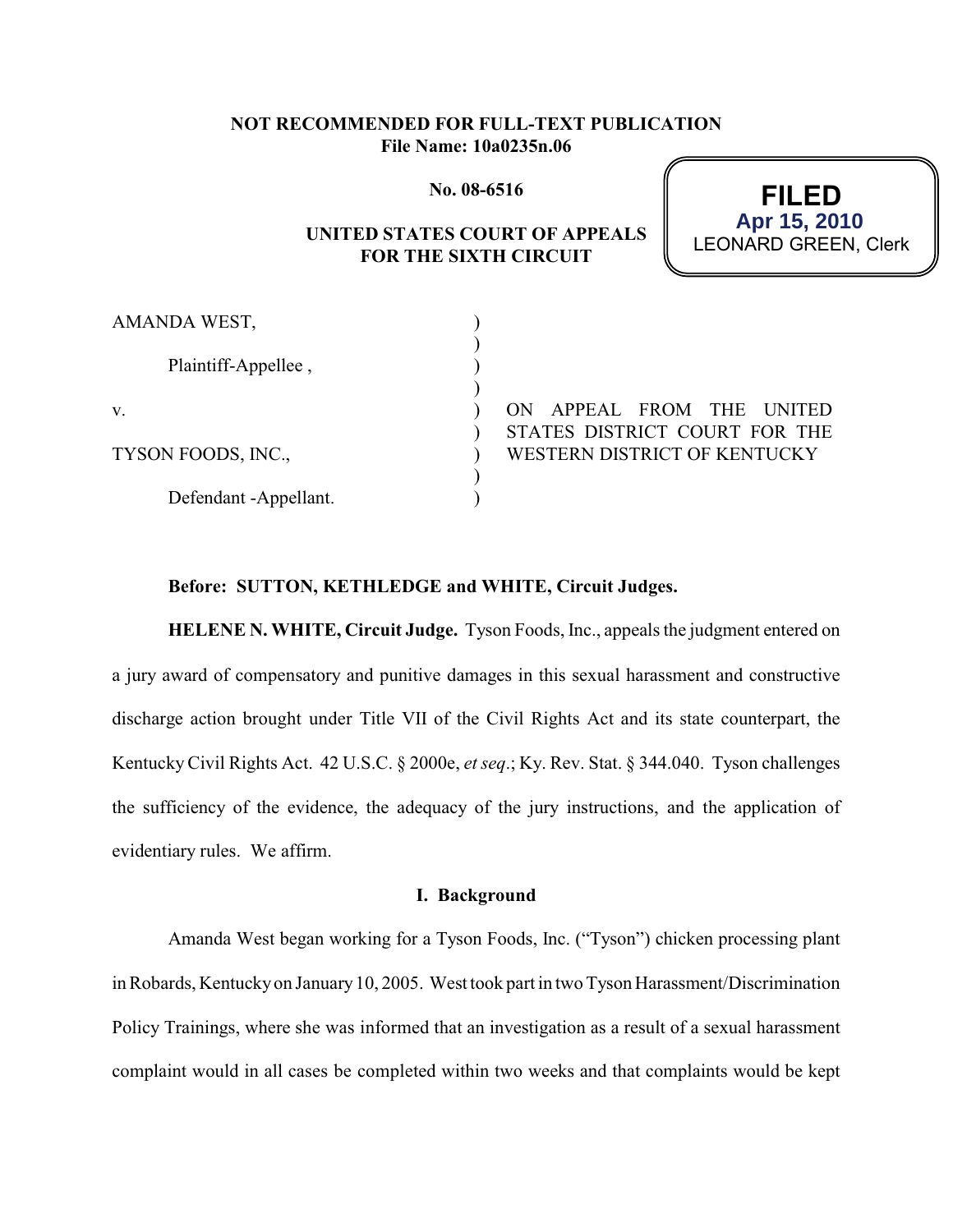confidential. Tyson's harassment policy required that any Tyson employee who became aware of harassment report the incident to management, and that an employee who suffers harassment report such harassment to his or her supervisor.

West testified that within her first week of work, several male employees began harassing her. They told her she had a "nice ass," "big boobs," asked her if she had a boyfriend, and asked her to "go" with them. She was also subject to frequent "wolf whistling" and staring. These incidents occurred approximately ten to fifteen times per shift. In addition, a line-lead named Samuel Sapeda was "constantly coming up to [her] and saying sexual things . . . ."

West also testified that in her third week of employment, while she was working on an enclosed assembly line, she became aware of someone standing behind her. When she turned around, a line-lead named Jorge (a/k/a George) Ramirez tried to kiss her and their cheeks brushed. West pulled away and told him to leave her alone and that she was married. In response, Ramirez stared at her and asked her if she would go home and have sex with him. West responded that she would not and that she was married. Ramirez did not move and smiled at her "creepily." He then "grabbed his private part and he shook it at [West] and he said, suck my, you know, D-I-C-K." West told him to leave her alone, at which point Ramirez smiled and walked away. West noticed that other male co-workers on the line with her had witnessed what had just occurred with Ramirez and were laughing. West testified that she felt embarrassed, humiliated, upset and scared. She began crying, left the line and walked off the processing floor. As she was leaving, she encountered her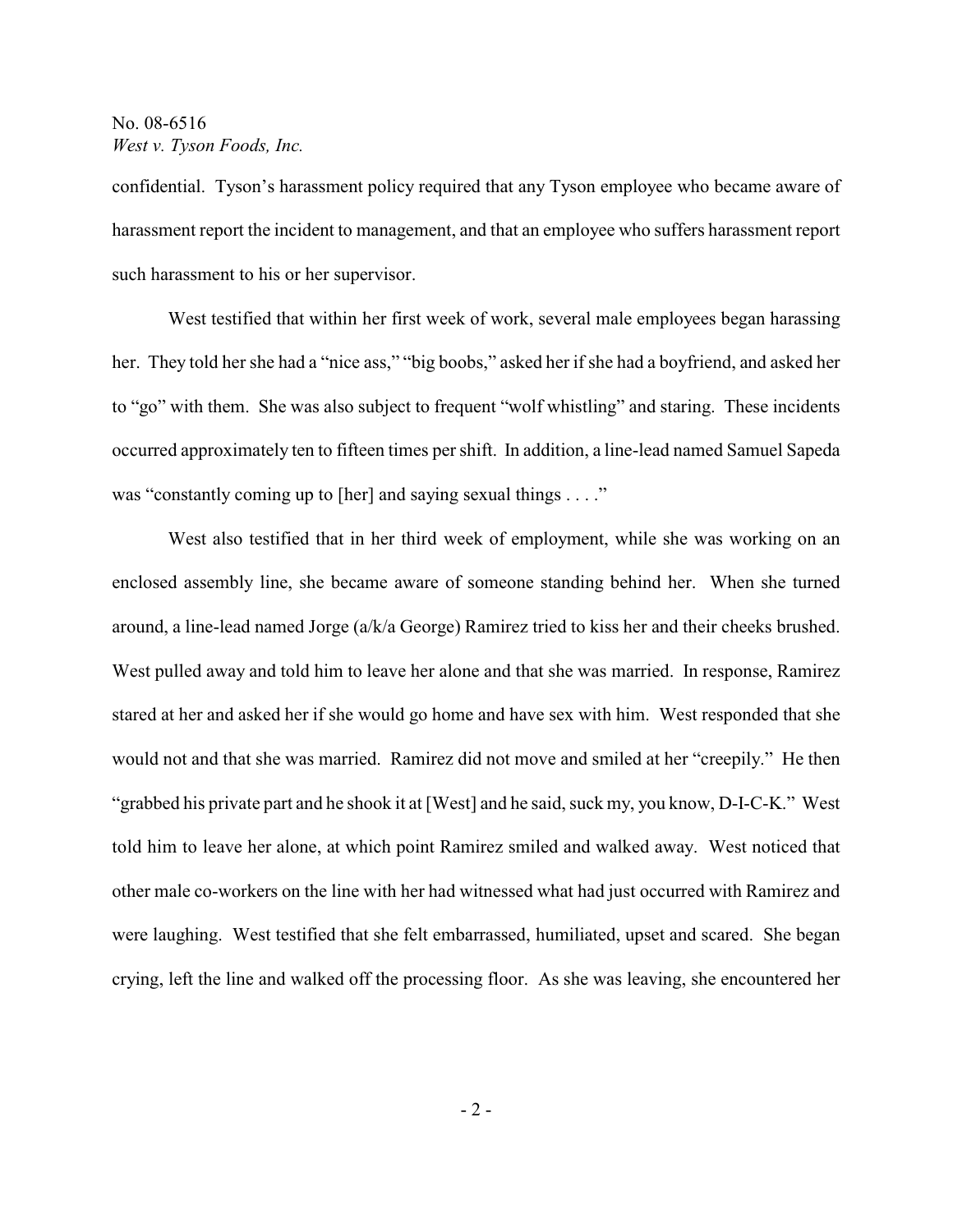trainer, Odell (a/k/a "Junior") Stokes. West testified that when Stokes saw her crying, he asked what was wrong, and West described the incident with Ramirez and how scared she was.<sup>1</sup>

The supervisor in charge of the line, Cory Parks, noticed West and Stokes talking and West crying, approached them, and asked West what was wrong. West testified that she told Parks what she had told Stokes, and also told him about the comments, stares and wolf whistles from co-workers she had endured since she started working there. West testified that she mentioned Ramirez and Sapeda by name to Parks, and that she also pointed out some other men whose names she did not know, but who had engaged in the harassing activity. West testified that Parks' initial reaction was to tell West "don't take it offensive; that's just how they treat their women over there," and then "well, you know, you are hot," after which both he and Stokes laughed. When they realized West was not laughing, however, Parks "got serious also and promised [West] that he would see to it that it was resolved, and he asked [West] not to go to [human resources ("HR")], that he wanted to resolve it first, and he promised that he would get to the bottom of it."

Parks then asked West if she wanted to move to a different line. West testified that she did not want to transfer because her current line was an easier job. Parks asked West what she wanted to do, and West asked if she could be moved to a different section of the same line, where the line is not enclosed. Parks agreed to this. West testified that Stokes was present for this entire conversation, but Stokes testified he was unable to recall the conversation.2

<sup>&</sup>lt;sup>1</sup>At trial, however, Stokes did not recall this encounter taking place.

<sup>&</sup>lt;sup>2</sup>Parks' testimony of this encounter was quite different from West's. Parks claims that he approached West independently to ask if she wanted to change to another line, and she said she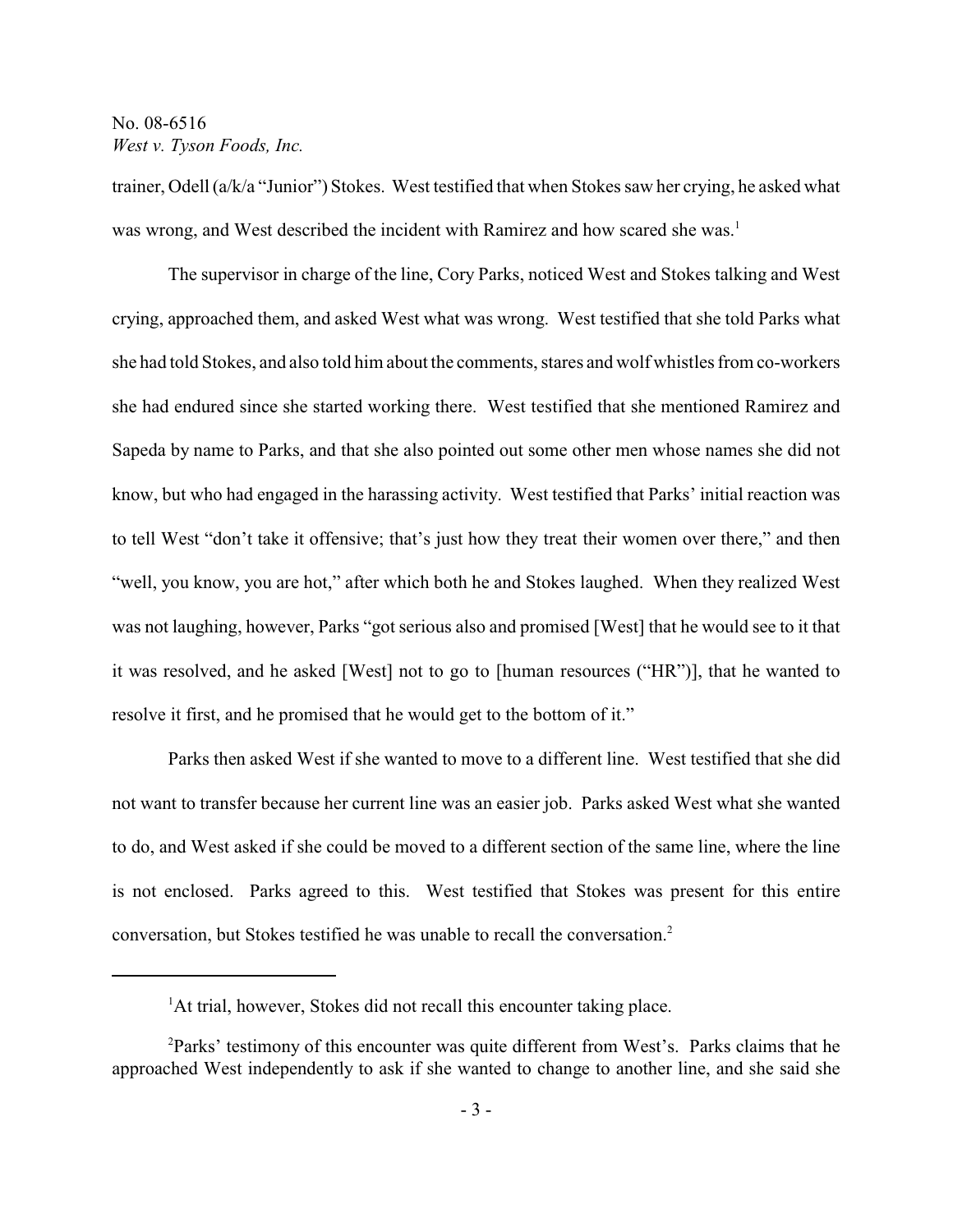West testified that, at the conclusion of their conversation, she believed Parks was going to go to human resources to have the issue resolved; however, the only other action that Parks claims he took was to "observe her for a few days."

West believed that by telling Parks, her supervisor, about the treatment she was receiving, she had complied with Tyson's sexual harassment reporting procedure. Stephanie Rackard, Tyson's Equal Employment Opportunity Commission ("EEOC") Specialist,<sup>3</sup> testified that under Tyson's sexual harassment policy, it is sufficient for an employee to complain to her supervisor about harassment in order for an investigation to begin, even if all she reported was "hooping and hollering" as Parks claims. West also believed that HR would learn about her complaint because she had told Stokes, who, as a fellow employee, was obligated to tell human resources under Tyson's harassment policy. Parks was disciplined by Tyson for failing to report West's conversation to human resources or bring West directly to human resources, as were Stokes and Natasha Brown, a coworker of West's with whom she also discussed the harassment.

West testified that the comments, wolf whistles and stares continued with the same frequency for the entire five weeks she was employed at Tyson. Further, West testified that between the time

would if she was not placed on an inside line. She told him she did not want to be on an inside line because when she was there "all of the Hispanic guys 'hoop and holler' at her." He claims he then asked her if she wanted to go to human resources to file a complaint, but West said "she would rather not and that it's not that big of a deal." Tyson admitted, however, that even if West said she did not want him to, under Tyson's sexual harassment policy Parks was obligated to report West's complaint to human resources.

<sup>&</sup>lt;sup>3</sup>Rackard replaced Linda Walker, who was Tyson's EEOC Specialist at the time of the relevant events.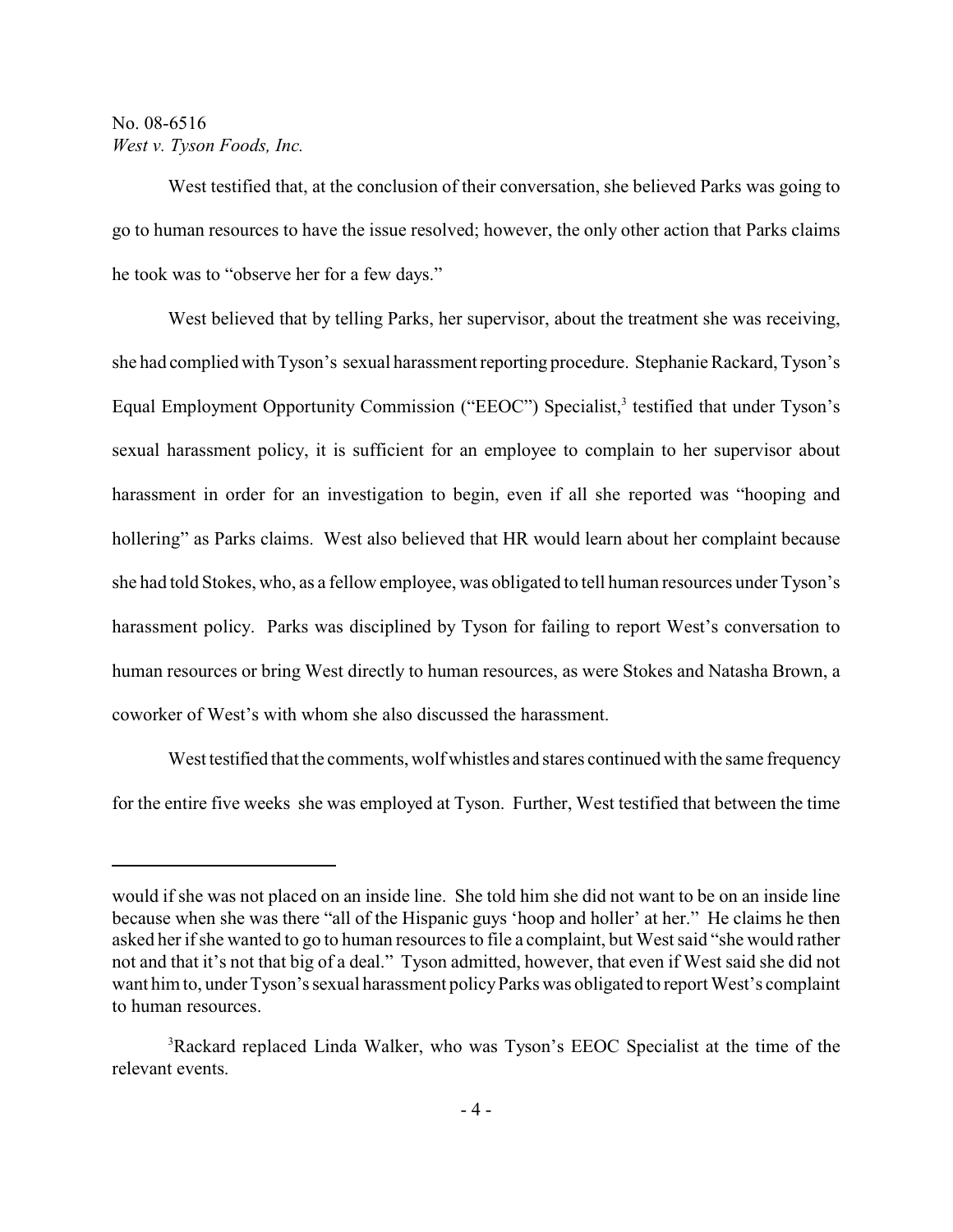of her conversation with Parks and the end of her employment with Tyson, several other incidents occurred. West testified that Sapeda pulled her back into him and touched her breast, told her she was "hot and sexy," and groped her buttocks twice. On other occassions, unknown employees grabbed her buttocks at least twice while other employees were present and either laughed or also touched her. West testified she told her co-workers Andrea Boyken, John Fellows and Stokes about these incidents. Boyken testified that she, too, was subject to harassment while at Tyson and that her husband asked someone who worked on the processing floor to "look out for [her]". Additionally, Boyken testified that at some point during West's employment, a supervisor named Sharon Penick<sup>4</sup> asked Boyken about West's harassment complaint. West decided not to return to work in her fifth week after she was followed to her car one night, making her fear that she would be raped.

On the date West decided not to return to work, more than two weeks had passed since she had spoken with Parks, during which she had not heard anything further about her complaint. Rackard testified that while Tyson is conducting a harassment investigation, the victim will often not know that there is an ongoing investigation because of confidentiality concerns; however, the victim will be informed at the conclusion of the investigation.

West did not appear for her scheduled work days on February 14 to 17, 2005 and did not call Tyson to explain the cause of her absence. On February 17, 2005 she was terminated for "job abandonment." Under Tyson's attendance policy for probationary employees (i.e., employees in

<sup>&</sup>lt;sup>4</sup> Prior to her testimony in the district court Penick changed her last name to McLevain.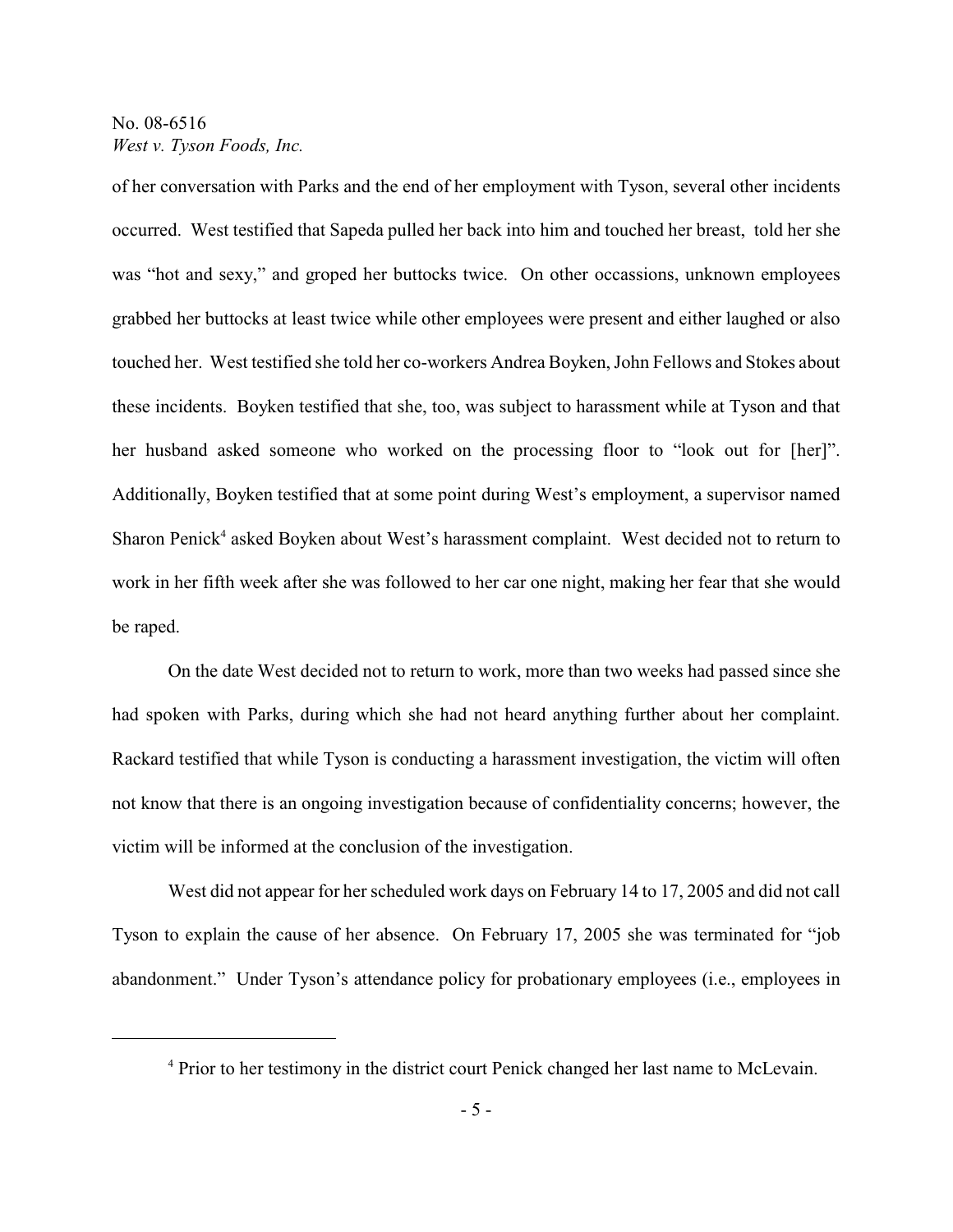their first three months of employment), termination is warranted after an employee accumulates 3.5 absentee points. By the time of her termination, West had accumulated 14 points, mostly for failing to show up for work the final four days. However, two of those points were unrelated to the harassment claims and were for leaving work early on two occasions.

On February 18, 2005, West went to Tyson to pick up her final paycheck and was told she was required to have an exit interview with HR manager Ralph Guizar before she could obtain her check. West testified that during that 45-minute meeting she told Guizar about all the harassment she had been subjected to at Tyson, that she had spoken with Parks and Stokes, that she mentioned Ramirez and Sapeda as perpetrators of some of the harassment by name, that she had pointed out a few other individuals to Parks,<sup>5</sup> and that Guizar took notes sufficient to fill the front and back of the exit interview form.

West testified that Guizar promised her he would start an investigation even though she no longer worked at Tyson. Guizar admitted at trial, however, that he never began an investigation into West's complaint of sexual harassment, despite it being company policy to do so, even when the employee requests that an investigation not be conducted. Rackard testified that even based on what Guizar stated was communicated to him in West's exit interview, which was less than West contends she communicated, the information conveyed was sufficient to begin an investigation under Tyson's

 ${}^5$ Guizar's recollection of the exit interview was significantly different. He testified that West would not provide any information about her harassers other than to say they were Hispanic and that West stated she had not reported the harassment to anyone.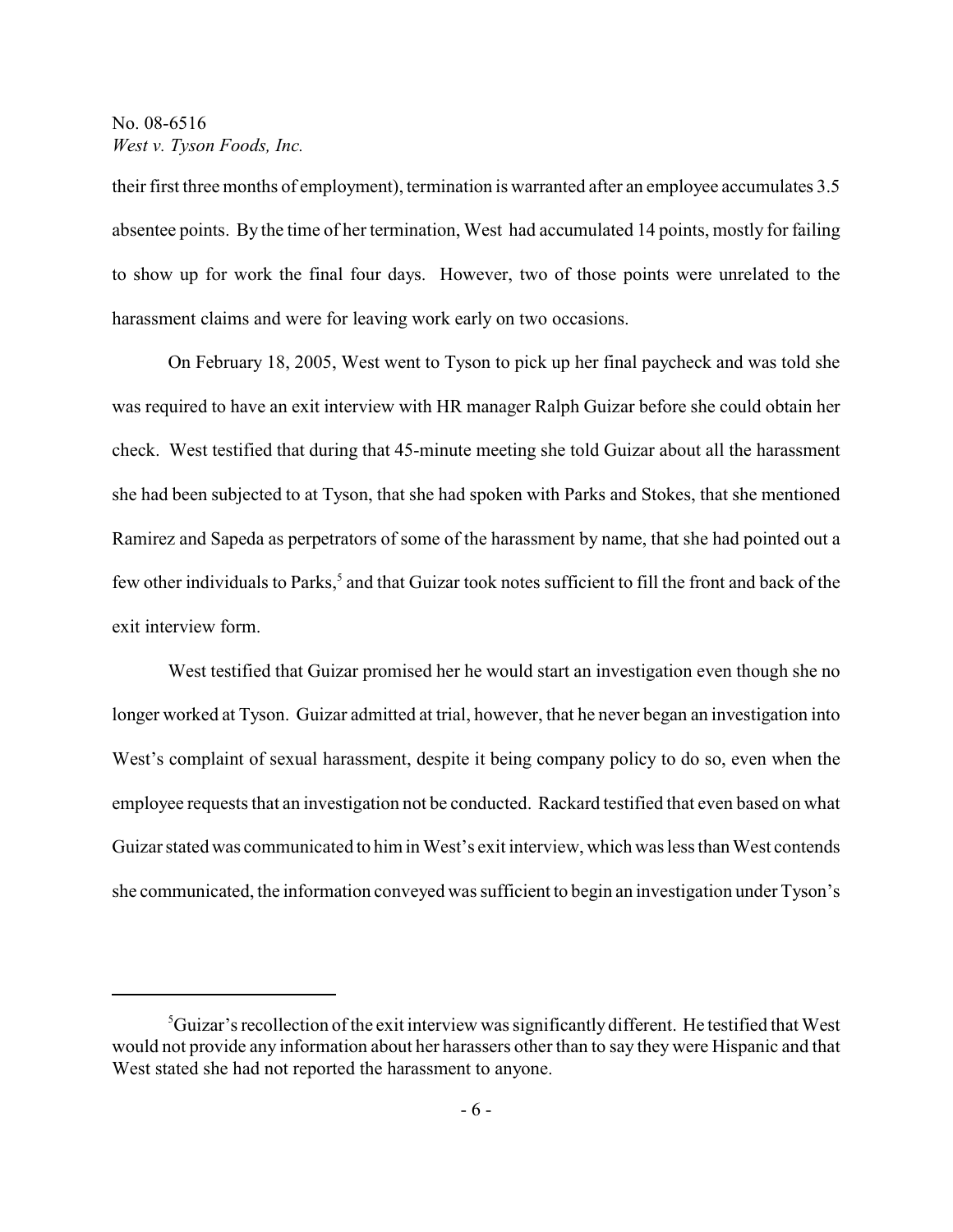policy. Rackard also testified that Guizar should have been disciplined for failing to commence an investigation, but was not.

Guizar testified that following the interview he took the exit-interview notes to another HR office and deposited them in a tray on a clerk's desk, and that after meeting with West, he did not hear anything further about her until the EEOC complaint was filed. Tyson Complex HR Manager Dave Phillips testified that he reviews "just about every exit interview that comes through" on a weekly basis. Nevertheless, Tyson admitted that it did not begin an investigation into West's harassment complaint until after receiving an EEOC complaint on April 6, 2005.

Natasha Brown testified that at some point after West stopped working at Tyson, another, unnamed, female employee worked one day and then called in the next day to say she was not returning to work because she had been sexually harassed. Tyson did not conduct an investigation into this claim. Rackard testified that Tyson had a policy of offering re-employment to Tyson employees who left because of legitimate claims of harassment, but West was never offered reemployment.

When she left Tyson, West was making \$9.50 an hour plus overtime at \$14.24 per hour. After leaving Tyson in February 2005, West was unemployed until April 2005. She then obtained a job that paid \$6.25 an hour with little overtime. She left that job in January 2006, and was unemployed until February 2007, when she obtained another job, which she held until August 2007, making \$8 an hour with no overtime. In addition to the financial impact of leaving Tyson, West testified that as a result of the harassment, she is less trusting and more fearful than she used to be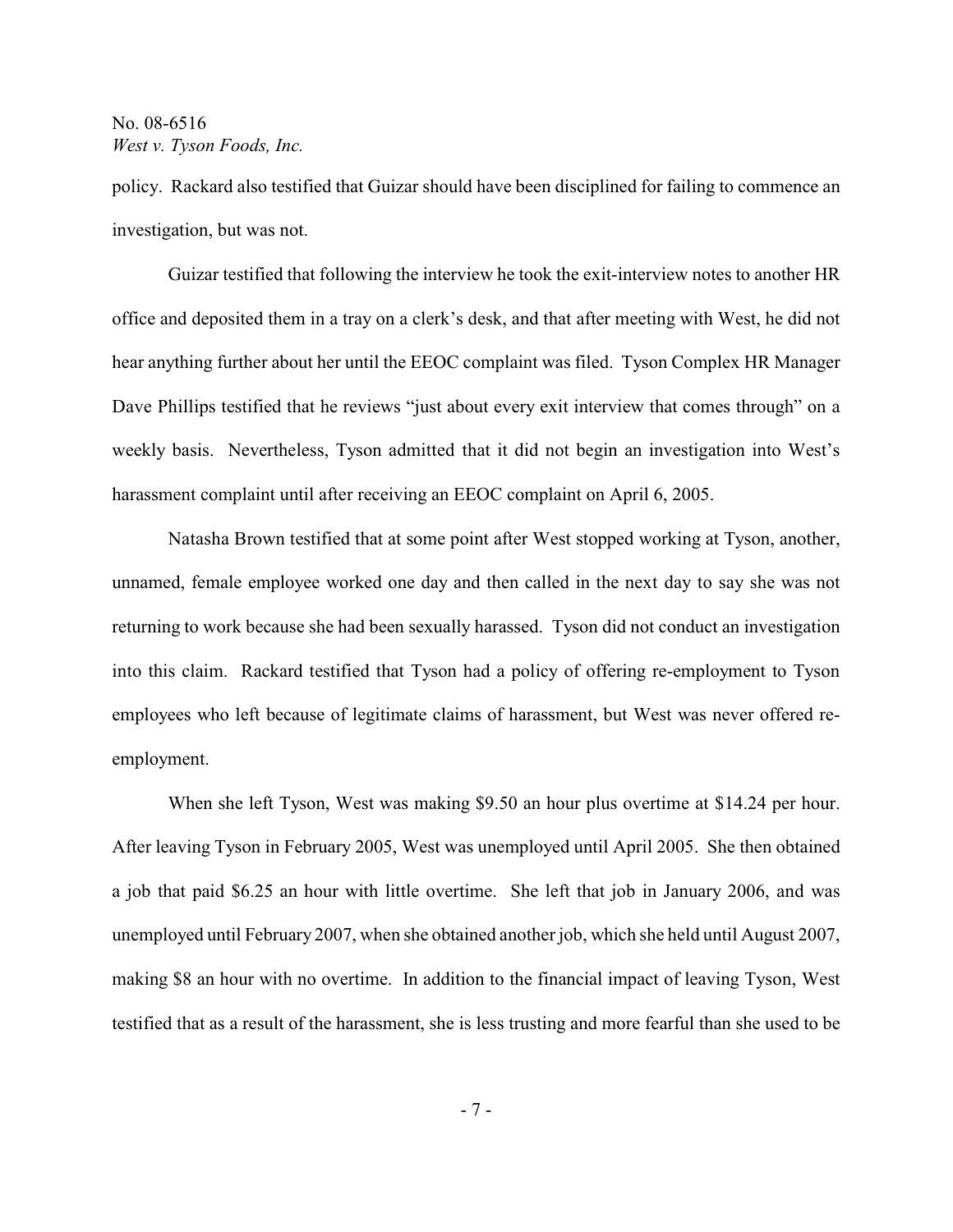and her personality has changed. One manifestation of that fear is her desire to avoid groups of men that sometimes congregate around local businesses.

On March 28, 2005, West filed a complaint with the EEOC claiming she had been constructively discharged and subject to a hostile work environment in violation of Title VII of the Civil Rights Act and the Kentucky Civil Rights Act. Tyson received the EEOC's "Charge of Discrimination" on April 6, 2005. On receiving the charge, Tyson began an investigation.

Phillips testified that he first became aware that Guizar's notes from the exit interview were missing on April 6 or 7, once the EEOC complaint arrived at Tyson. He further testified that in order to try to find the missing notes, members of the HR office searched all the files for current and recent (up to two-years old) Tyson employees kept in the HR office, which was over 2300 files. The notes were never located.

Tyson assigned Bevels to investigate West's claims. Bevels testified that although she was conducting the investigation, she was not informed of the content of West's exit interview with Guizar, and she did not speak with Guizar. Bevels and Rackard testified that Bevels did not ask Boyken about experiences of sexual harassment or speak with Sapeda, and Sapeda's name did not come up in Bevels' investigation. During her investigation, Bevels took statements from Boyken, Fellows, Stokes, Ramirez, Brown and others. Bevels forwarded the written statements to Walker at Tyson's headquarters in Arkansas, but she was not asked to draw any conclusions from her investigation and did not communicate with Walker in any other way regarding her investigation.

On July 20, 2005, Tyson responded to the EEOC inquiry. Tyson claimed that it conducted an investigation into West's claims after her exit interview, that West had not reported anything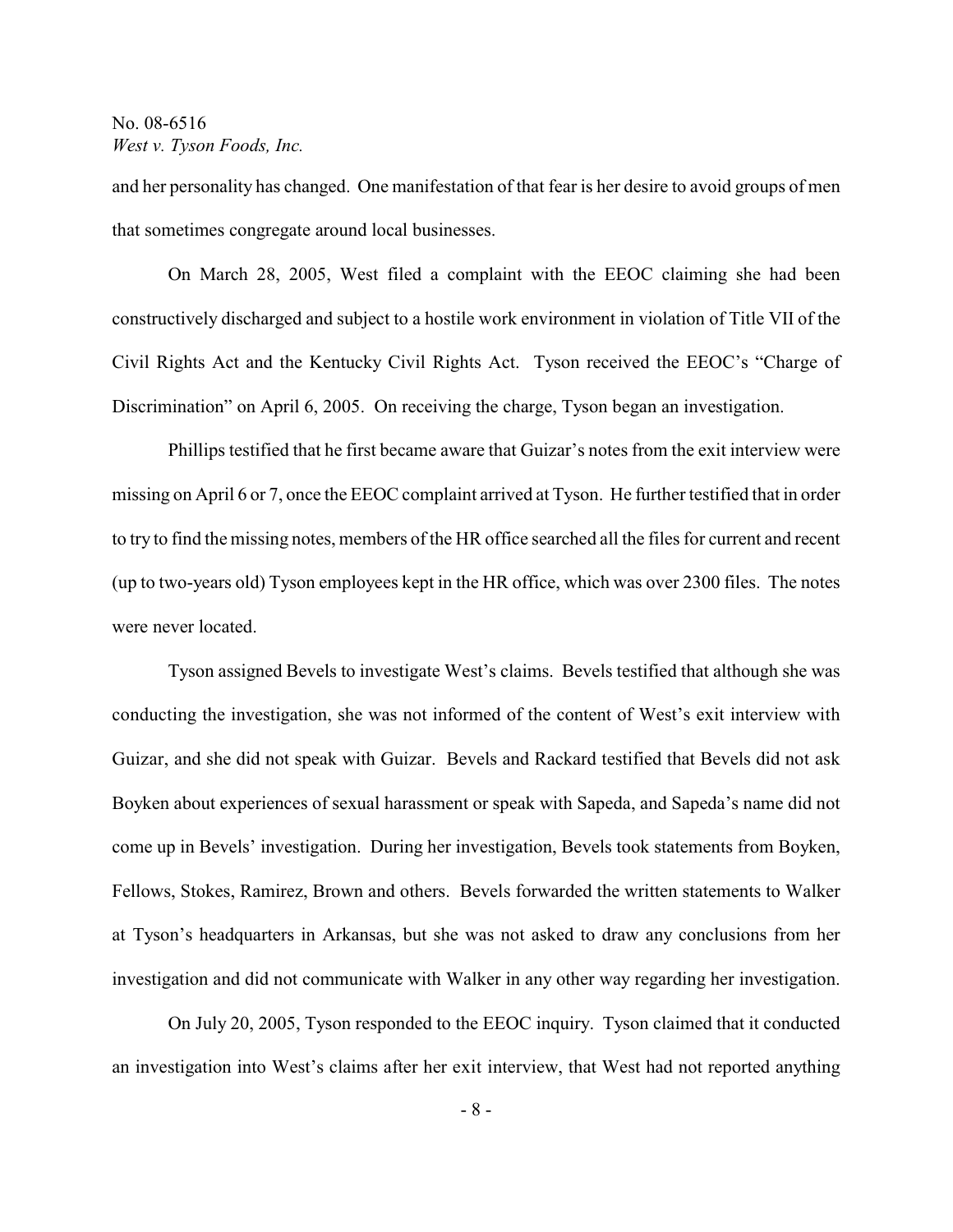more than "hooping and hollering" to Parks, and that she did not want him to report the matter to HR. The report to the EEOC concluded that "Ms. West was not constructively discharged because her termination was based purely on her excessive accumulation of attendance points." Rackard admitted, however, that contrary to its statements in the report that it initiated an investigation following West's exit interview, Tyson did not begin or perform any investigation into West's allegations until after receiving the EEOC complaint.

On September 26, 2005, the EEOC issued a "Notice of Right to Sue" to West. On December 21, 2005, West sued Tyson alleging violation of Title VII of the Civil Rights Act of 1964 as well as the Kentucky Civil Rights Act. Tyson then filed a motion for summary judgment, which the court denied.

During the course of the litigation, Tyson also filed a motion *in limine*, to exclude evidence of Tyson's post-termination investigation. The district court denied the motion, ruling that "[t]he post-termination investigation evidence is relevant because it supports the Plaintiff's claims Tyson 'failed to take prompt and appropriate corrective action' prior to her termination and that Tyson's response to West's allegations 'manifest indifference or unreasonableness.'"

The district court rejected Tyson's motion for a directed verdict on the hostile-workenvironment claim, on the issue of punitive damages and on the issue that front pay is not available. The district court did, however, instruct the jury that front pay could not exceed five years from the time of the verdict because West had only worked at Tyson five weeks when she quit. In addition, the court ruled that it would give the jury a missing evidence instruction based on the absence of the exit-interview notes. Jury Instruction number seven read: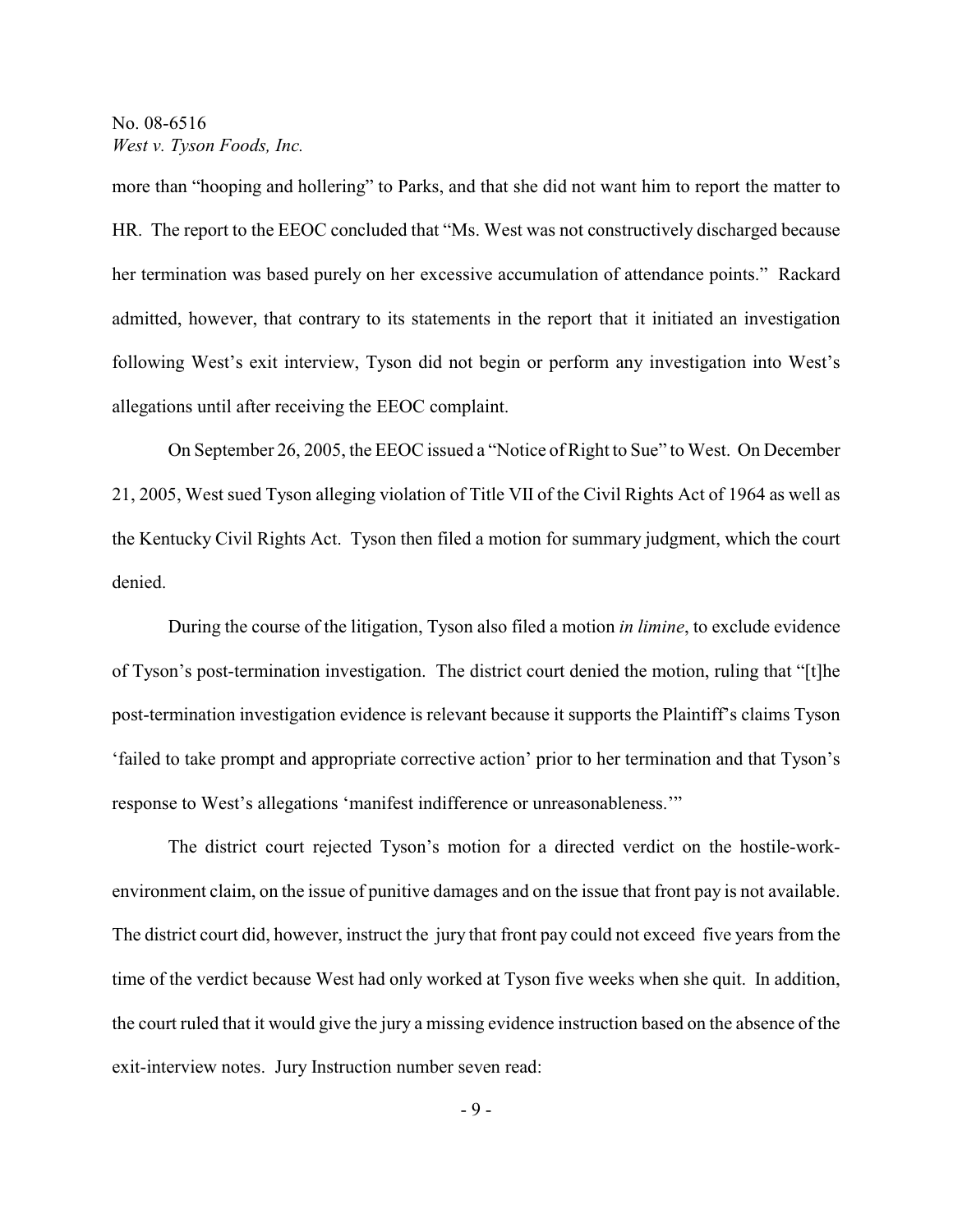Mr. Guizar's notes from the exit interview with Amanda West are missing. If you believe that the notes are missing as the result of the unjustified or careless actions or inactions of Tyson Foods, or any of its agents, then you may, but are not required to, draw an inference that the missing evidence would be favorable to the Plaintiff and adverse to the Defendant.

The court also found that Cory Parks, Ralph Guizar, Sharon Penick and Maria Robinson qualified as "supervisors" under the Tyson anti-harassment policy.

The jury found that West had been subject to a hostile work environment as a result of sexual harassment, awarded \$750,000 for past and future mental distress (\$500,000 for past, \$250,000 for future), found that West had been constructively discharged, awarded her \$65,818.29 in back pay and \$64,545 in front pay, and awarded \$400,000 in punitive damages.

The district court entered judgment against Tyson, awarding West compensatory damages of \$880,363.29, punitive damages of \$300,000 (reduced from \$400,000 by the court pursuant to 42 U.S.C. § 1981a(b)(3)), and costs. Following judgment, Tyson filed a "Motion for Judgment Notwithstanding The Verdict, Or In The Alternative For A New Trial, Or In The Alternative For Remittitur." Tyson claimed that: (1) the verdicts were not supported by evidence; (2) the jury was allowed to consider irrelevant, prejudicial evidence; (3) West was not entitled to an adverseinference jury instruction based on the lost exit-interview notes; and, (4) the compensatory and punitive damage awards were excessive. The court denied the motion for judgment as a matter of law as to liability, but granted it as to the reduction of the front pay award to its present value of \$63,322.87. It also denied the motion for a new trial, as well as the alternative motion for remittitur.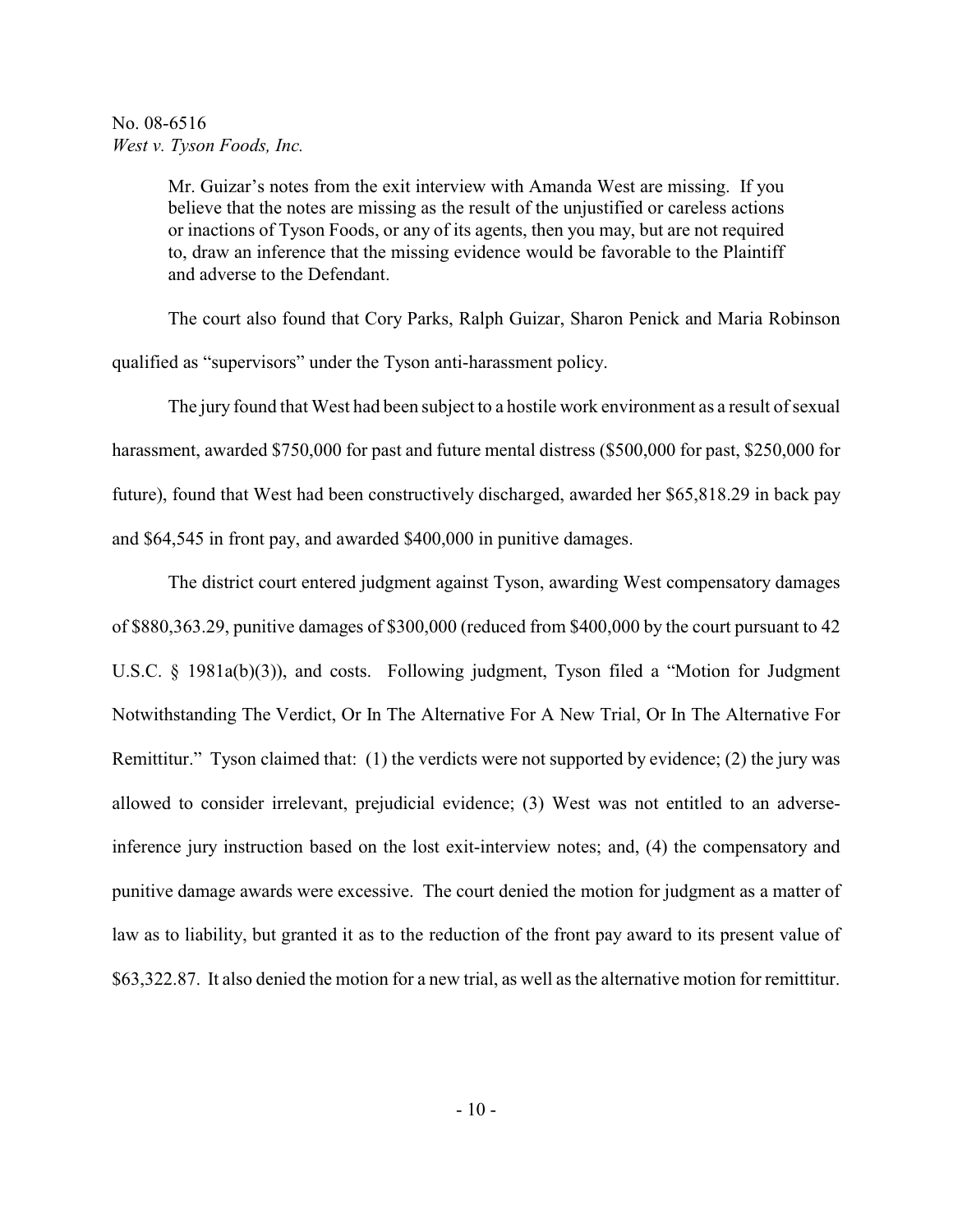## **II. The District Court's Denial of Tyson's Motion for a Directed Verdict and Its Motion for a Judgment Notwithstanding the Verdict.**

Tyson first asserts that it was entitled to prevail as a matter of law. A district court's denial of a motion for judgment as a matter of law is reviewed *de novo*. *Tisdale v. Fed. Exp. Corp.*, 415 F.3d 516, 531 (6th Cir. 2005). In so doing, "[t]he evidence should not be weighed, and the credibility of the witnesses should not be questioned. The judgment of this court should not be substituted for that of the jury; instead, the evidence should be viewed in the light most favorable to the party against whom the motion is made, and that party given the benefit of all reasonable inferences. The motion should be granted, and the district court reversed, only if reasonable minds could not come to a conclusion other than one favoring the movant." *Id.*

In order to prevail on her claim of sexual harassment, <sup>6</sup> West was required to show: (1) she is a member of a protected class; (2) she was subjected to unwelcome sexual harassment; (3) the harassment was based on her sex; (4) the harassment created a hostile work environment, and; (5)Tyson knew or should have known of the harassment and failed to implement prompt and appropriate corrective action. *Gallagher v. C.H. Robinson Worldwide, Inc.,* 567 F.3d 263, 270 (6th Cir. 2009); *Fleenor v. Hewitt Soap Co.*, 81 F.3d 48, 49 (6th Cir. 1996). *See also* Title VII of the Civil Rights Act of 1964, § 703(a)(1), 42 U.S.C. §2000e-2(a)(1).

<sup>&</sup>lt;sup>6</sup>A sexual harassment claim brought under the Kentucky Civil Rights Act is to be analyzed in the same manner as a claim brought under Title VII, its federal counterpart. *Clark v. United Parcel Serv., Inc.,* 400 F.3d 341, 347 (6th Cir. 2005)(citing *Ammerman v. Bd. of Educ.*, 30 S.W.3d 793, 797-98 (Ky. 2000)).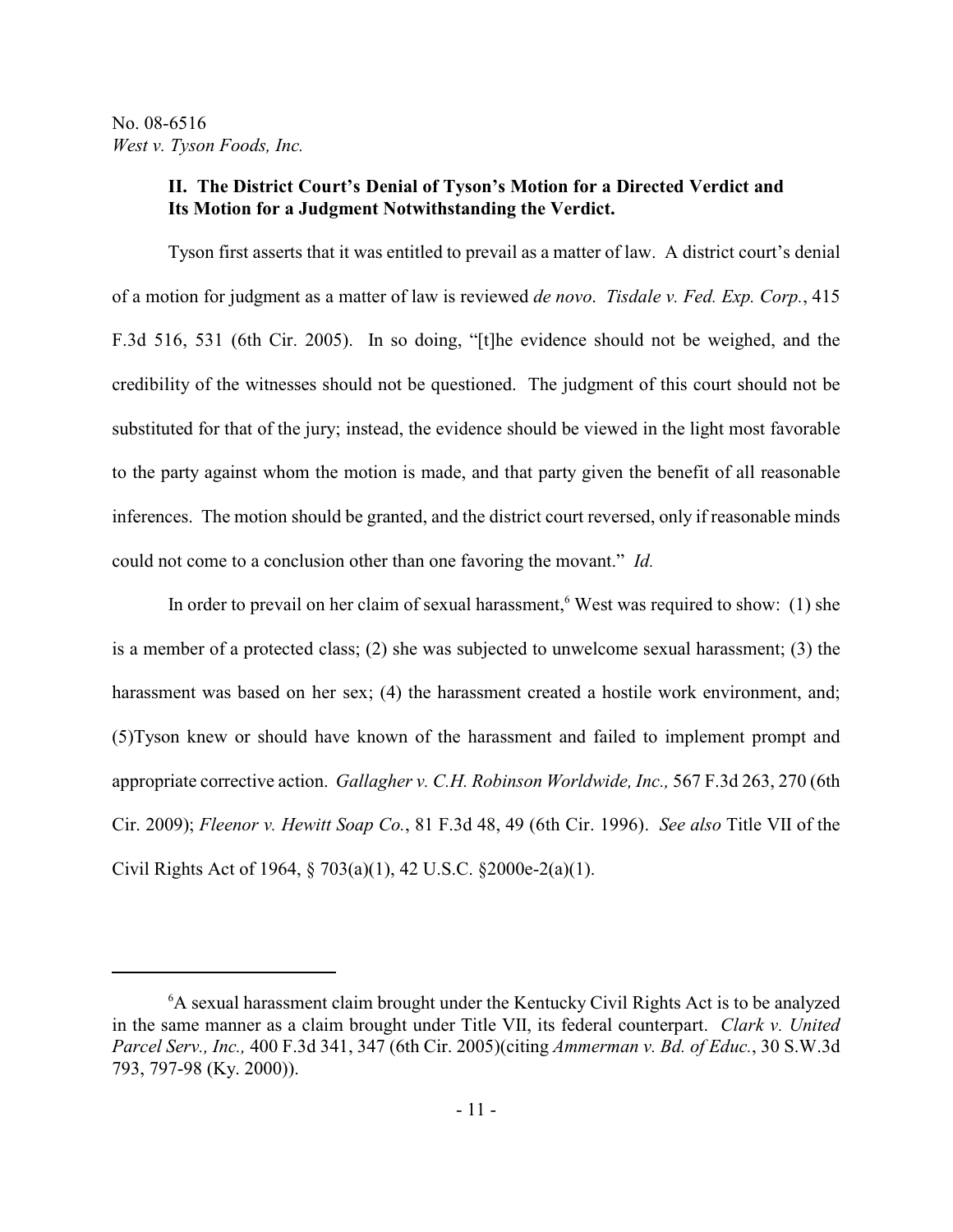The proper standard to apply in evaluating the fifth prong is stated in *Blankenship v. Parke Care Ctrs., Inc.*, 123 F.3d 868 (6th Cir. 1997):

When an employer implements a remedy, it can be liable for sex discrimination in violation of Title VII only if that remedy exhibits such indifference as to indicate an attitude of permissiveness that amounts to discrimination.

*Id.* at 873. *See also Hawkins v. Anheuser-Busch, Inc.*, 517 F.3d 321, 339 (6th Cir. 2008) ("[A] company may be held liable for coworker harassment if its response manifests indifference or unreasonableness in light of the facts the employer knew or should have known.").

Tyson argues that no reasonable jury could have found that Tyson "knew or should have known of the alleged harassment or that Tyson's response . . . reflected an attitude of permissiveness," and that therefore West did not prove sexual harassment. Viewing the evidence in the light most favorable to West, the jury reasonably could have found that Tyson knew or should have known of the harassment and that Tyson's response reflected an attitude of permissiveness.

## **A. Effective and appropriate response**

Tyson argues that Parks' actions in response to West's complaint to him were so clearly appropriate that the jury could not have reasonably found otherwise. We disagree. The evidence, viewed in the light most favorable to West, was sufficient for the jury to find that the response was neither reasonably prompt nor effective.

The appropriate corrective response will vary according to the severity and persistence of the alleged harassment. *See, e.g., Calderon v. Ford Motor Credit Co.,* 300 F. App'x. 362, 371 (6th Cir. 2008). To meet the standard this Court set forth in Blankenship, 123 F.3d at 875, the actions taken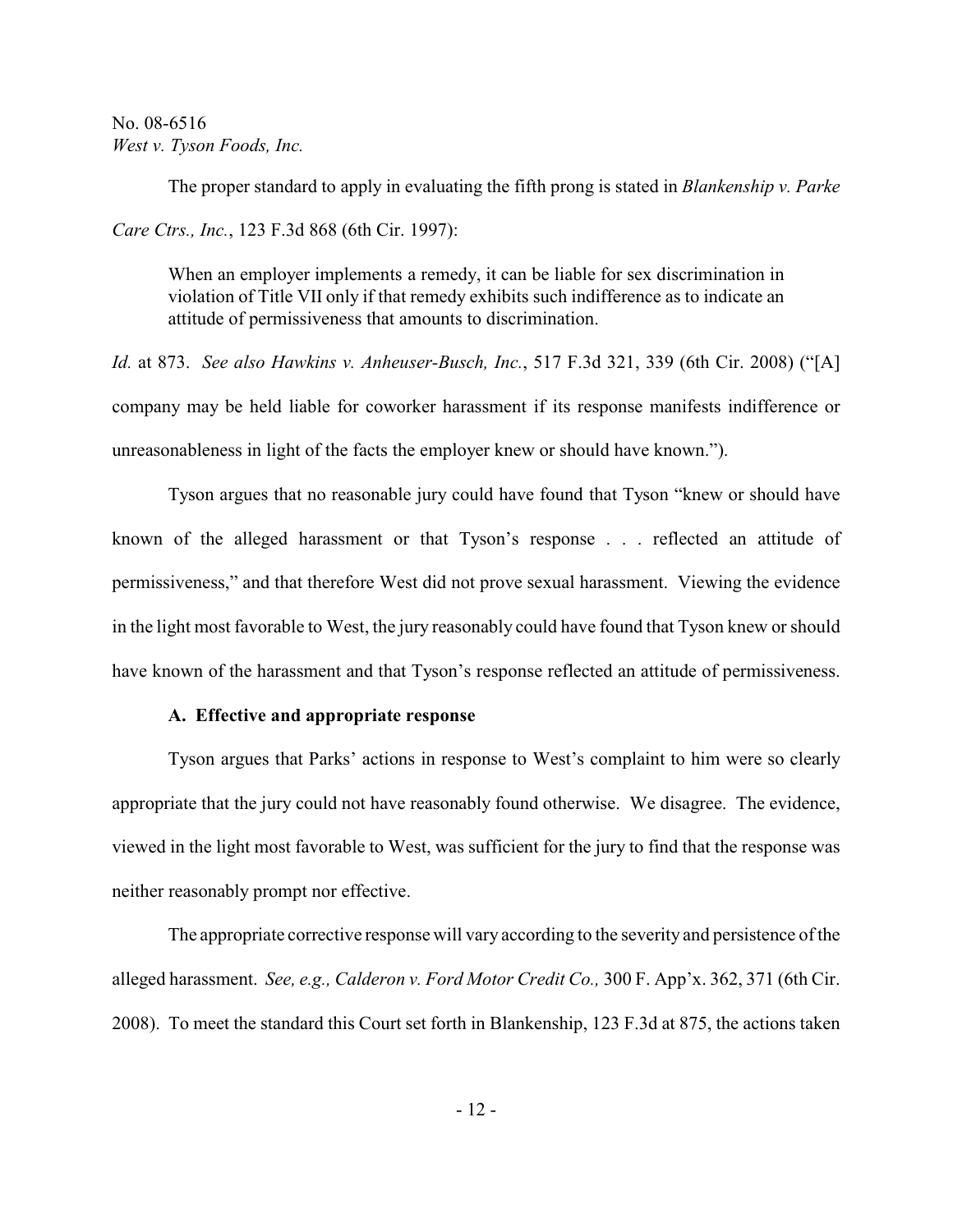must be "reasonably calculated to end the harassment." *Jackson v. Quanex*, 191 F.3d 647, 663-64 (6th Cir. 1999).

Parks' initial response to West's complaint was to justify and perpetuate the harassment by saying "that's just how they treat their women over there" and "well, you know, you are hot." Then, after realizing that West was not amused, Parks, too, became serious. However, in response to West's complaints against numerous individuals, two identified by name and others by sight, of frequent harassing activities that were both vulgar and threatening, and that clearly upset West, Parks' only response was to move West to a different place on the processing floor, and, possibly, to watch her occasionally for the next few days. Assuming that the harassment proceeded as West claims, as we must, this action was woefully insufficient, especially in light of Parks' directive to West to refrain from reporting the matter to HR. *See Jackson,* 191 F.3d at 665 ("[I]f a remedy 'is ineffectual, liability will attach . . . an employer's actions will not necessarily shield it from liability if harassment continues." (quoting *Fuller v. City of Oakland, Cal.,* 47 F.3d 1522, 1529 (9th Cir. 1995))).

Further, a reasonable jury could have concluded from the evidence that Parks failed to take a number of steps that would clearly be necessary to establish a base level of reasonably appropriate corrective action under the circumstances, such as speaking with the specific individuals identified by West, following up with West regarding whether the harassment was continuing, and reporting the harassment to others in management. Parks' failure to do these things at any time supports the conclusion that his response was neither prompt nor appropriate. *See Jackson*, 191 F.3d at 663-64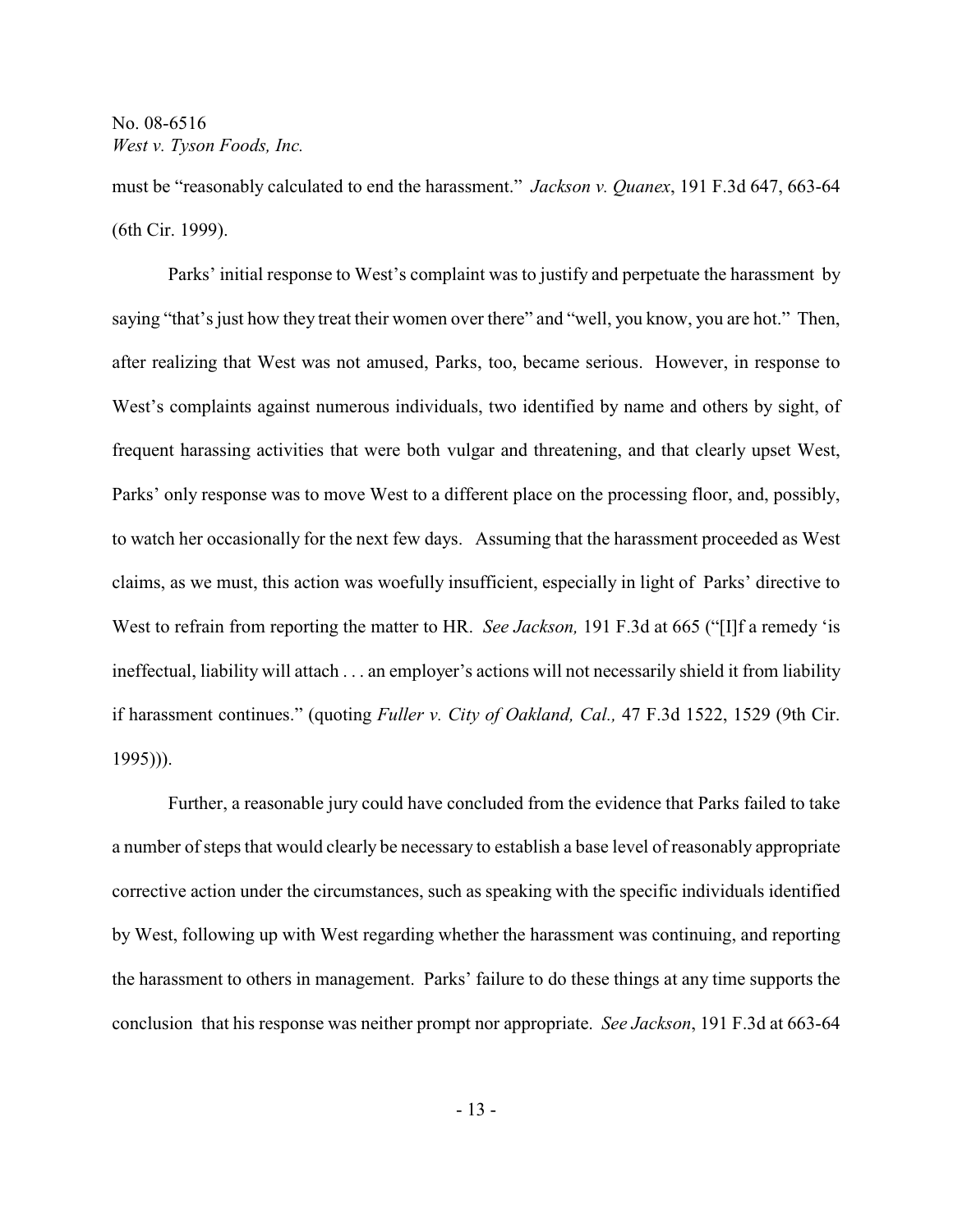(response that does not include attempt to determine perpetrators of harassment is not reasonably calculated to end conduct).

Tyson claims that because West did not complain to Parks a second time, Parks reasonably believed he had resolved the situation. However, there is sufficient evidence in the record for a jury to have reasonably found that Parks could not have reasonably believed the situation to be resolved after merely assigning West to a different work location.<sup>7</sup>

### **B. Tyson's knowledge of the harassment**

Tyson argues that no jury could reasonably find it culpable for creating a hostile work environment because there was insufficient evidence that it knew or should have known of the harassment that took place after West was relocated to a different position in the line. This argument too must fail because there was ample evidence that Tyson knew or should have known of the sexual harassment that West reported to Parks and that was inadequately addressed.

An employer has actual notice of harassment when sufficient information either comes to the attention of someone who has the power to terminate the harassment, or it comes to someone who can reasonably be expected to report or refer a complaint to someone who can put an end to it. Actual notice is such notice as is positively proved to have been given to a party directly and personally, or such as he is presumed to have received personally because the evidence within his knowledge was sufficient to put him upon inquiry. In the context of sexual harassment claims, actual notice is established by proof that management knew of the harassment.

*Sandoval v. American Bldg Maintenance Industries, Inc.,* 578 F.3d 787, 802 (8th Cir. 2009) (internal

brackets, emphasis and citations omitted).

 $T$ The jury might also have reasonably found that West did not report further harassment to Parks because Tyson policy stated that an investigation might take two weeks, or because Parks told her that he would "get to the bottom of the issue and that he would resolve it."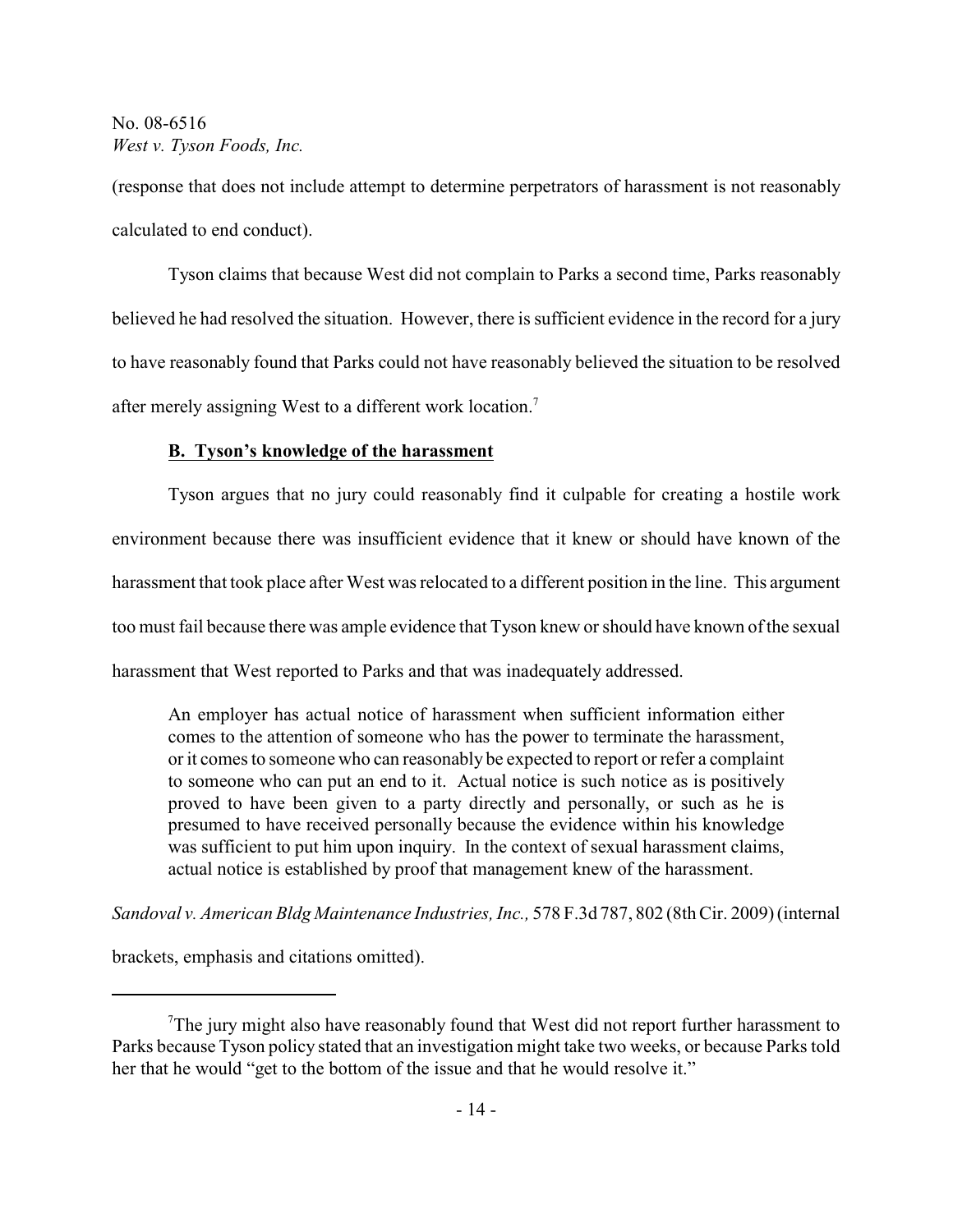Parks was a supervisor, and an employee's supervisor was listed as one of the persons through whom an employee could report sexual harassment under Tyson's policy. *See Coates v. Sundor Brands, Inc.*, 164 F.3d 1361, 1364 (11th Cir. 1999) (holding that when an employer designates certain employees as implementors of its policy, and those employees become aware of misconduct, the employer has "itself answered the question of when it would be deemed to have notice of the harassment sufficient to obligate it or its agents to take prompt and appropriate remedial measures"); *Baugham v. Battered Women, Inc.,* 211 F. App'x. 432, 439 (6th Cir. 2006) ("Evidence a supervisor knew of the harassing conduct suffices to establish constructive notice."). As the district court concluded:

[I]t was reasonable for the jury to conclude that Tyson had actual knowledge because West told Parks about the sexual harassment, and Parks, as West's supervisor, was a proper contact on the Tyson sexual harassment policy.

*West v. Tyson Foods, Inc*., No. 4:05-cv-183M, 2008 WL 5110957 at \*4 (W.D. Ky. Dec. 3, 2008).

Assuming, *arguendo*, that Parks and other management did not know of the ongoing harassment that followed West's complaint, a jury could reasonably have concluded that management's ignorance was the result of Tyson's failure to respond appropriately to the original complaint by, for example, investigating the complaint, speaking to the harassers, or checking back with West, and such failure cannot be used as a shield against a claim of sexual harassment. *See Hawkins v. Anheuser-Busch, Inc.,* 517 F.3d 321, 339-40 (6th Cir. 2008) (a jury could find management had constructive knowledge of harassment based on reporting of some instances of harassment and management only moving employee to address it). Additionally, the jury could have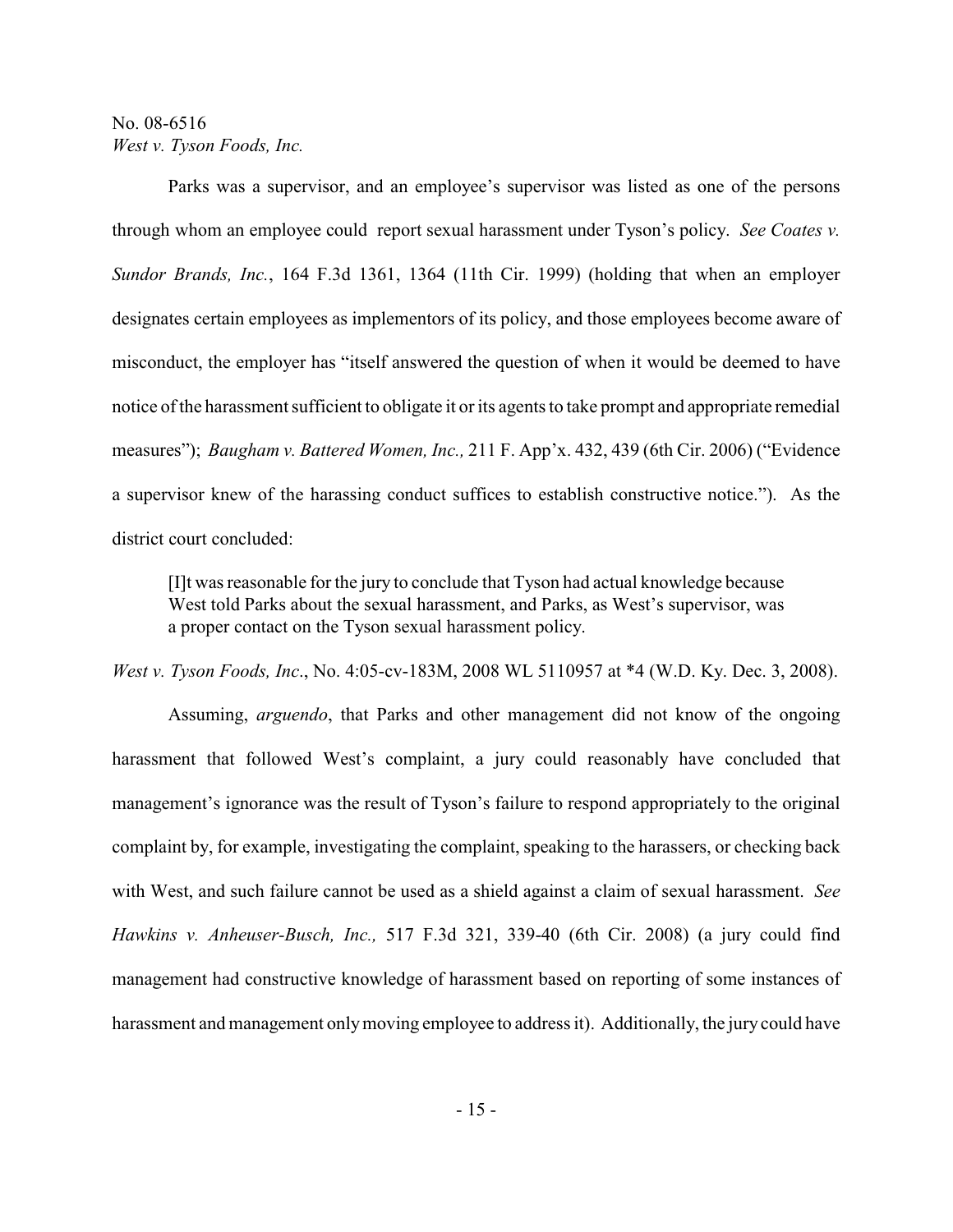concluded that at least one other supervisor, Penick, was aware that West had complained of harassment.

Tyson likens its position to that of the employer in *Parkins v. Civil Constructors of Ill.*, 163 F.3d 1027 (7th Cir. 1998), claiming that West should have complained to other management personnel when she received no response from Parks, and since she did not, Tyson cannot be deemed to have had the requisite knowledge. However *Parkins*is distinguishable. In *Parkins*, the court held that where an employee had not received any resolution of her sexual harassment claims two years after making them, it was unreasonable of her not to report them through other channels. *Id.* at 1038. In the instant case, the time between West's initial complaint and her decision to quit was only a matter of weeks, and a large portion of this time was covered by the two-week period Tyson's policy told her to expect for an investigation. There was also evidence that it would not be unusual for West not to know if an investigation was taking place because of Tyson's concern for confidentiality.

Because there was adequate support for the verdict and Tyson is not entitled to judgment as a matter of law, we affirm the district court's denial of Tyson's motions for directed verdict and for a judgment notwithstanding the verdict.

### **III. Tyson's Motion for a New Trial**

#### **A. Spoliation instruction**

Tyson first contends that it is entitled to a new trial because, subsequent to the district court's decision on the spoliation of evidence jury instruction and denial of Tyson's motion for a new trial, this Circuit overruled prior Sixth Circuit precedent governing the standard to apply when considering remedies for the spoliation of evidence.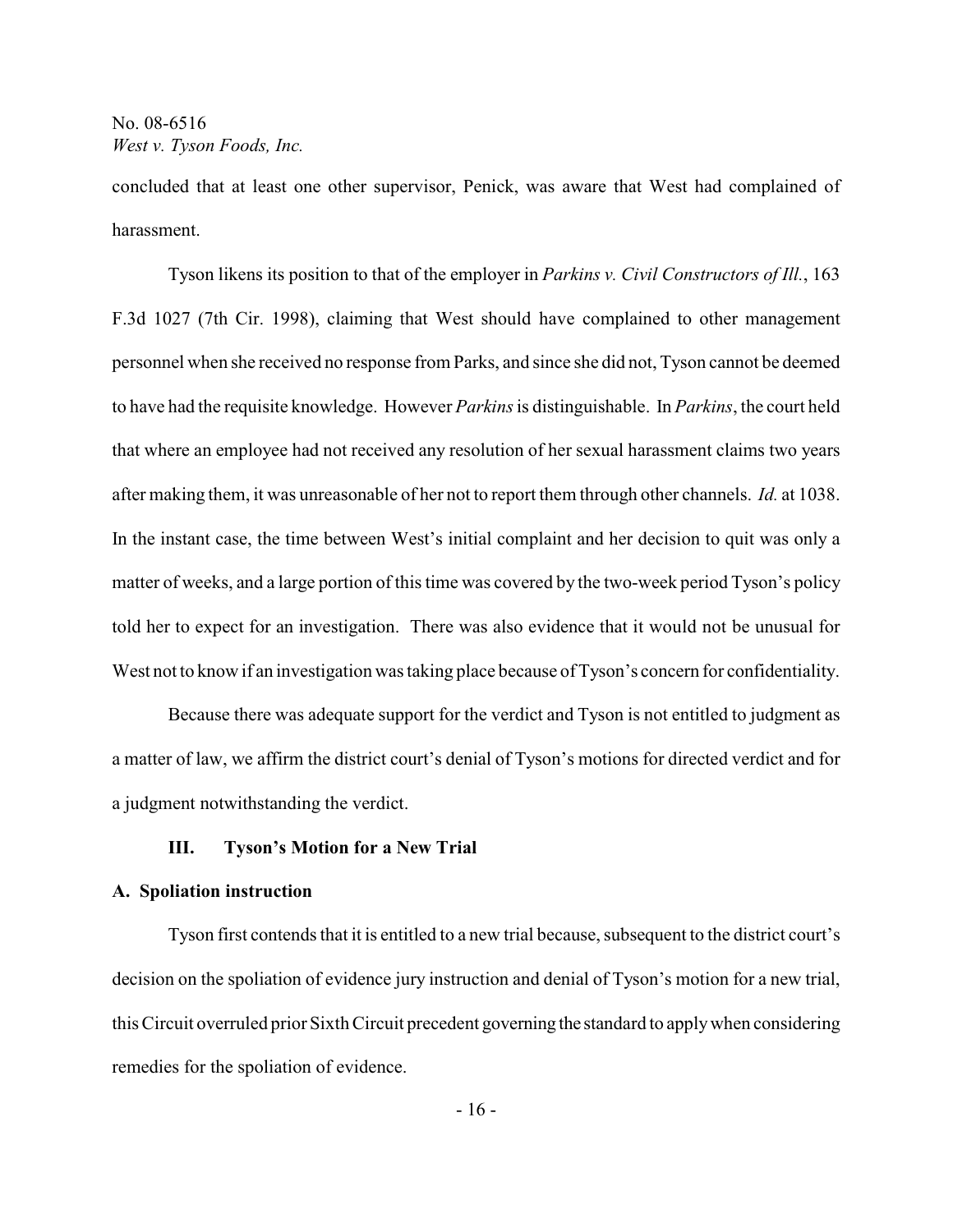The propriety of jury instructions is a question of law to be reviewed *de novo*. *Williams v. Paint Valley Local Sch. Dist.*, 400 F.3d 360, 365 (6th Cir. 2005). On February 4, 2009, this Court, sitting *en banc*, decided *Adkins v. Wolever*, 554 F.3d 650 (6th Cir. 2009) (*en banc*). That decision liberated the federal district courts in the Sixth Circuit from adhering to state-law spoliation rules, allowing them "broad discretion in crafting a proper sanction for spoliation." *Adkins*, 554 F.3d at 652 (internal citations omitted).

This change in the law provides no basis for relief in the instant case. The jury instruction the district court gave here was merely a permissive one, allowing, but not requiring, the jury to draw a negative inference, if it concluded such an inference was warranted. Thus, the instruction was simply a formalization of what the jurors would be entitled to do even in the absence of a specific instruction. Therefore, even if the district court had not given the instruction under *Adkins*, the jury's discretion would not have been affected in any way, and thus no relief is warranted.

### **B. Evidence of post-constructive discharge interview and investigation**

Tyson next claims it is entitled to a new trial because the district court erred in admitting evidence regarding West's exit interview with Guizar and the investigation Tyson conducted after receiving the complaint from the EEOC, in violation of Fed. R. Evid. 403. Tyson asserts admission of the evidence confused the jury  $(1)$  into believing that Guizar's failure to investigate West's claims was evidence supporting West's claims of sexual harassment and constructive discharge, and (2) "into believing that Tyson's liability for sexual harassment attached at this point, when there would be knowledge of the egregious sexual harassment that had not been reported before hand [*sic*]." Tyson further argues that even if the evidence was correctly admitted on the issue of punitive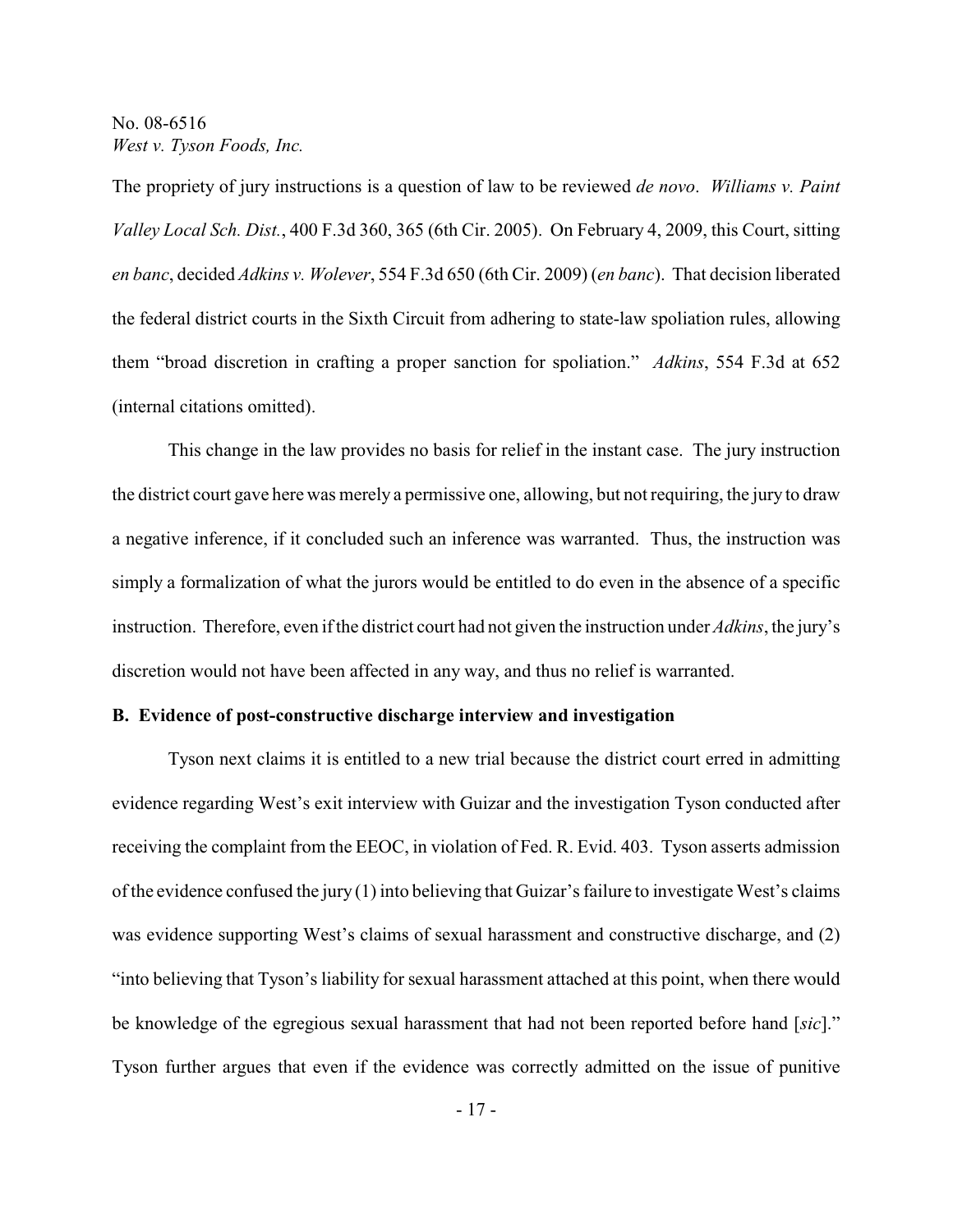damages, it was entitled to a limiting instruction under Fed. R. Evid. 105, which the trial court failed to give.

In the district court, Tyson filed a motion *in limine* to exclude this evidence, which the court denied. After the jury returned its verdict, Tyson moved for a new trial based in part on the admission of evidence regarding Guizar's exit interview and Tyson's post-EEOC charge investigation. The district court denied that motion, stating that "[a]t a minimum, West's interview with Guizar was admissible to rebut Tyson's assertion of 'good faith' compliance with Title VII for purposes of punitive damages."

A district court's decision to admit or exclude evidence is reviewed for abuse of discretion. *Barnes v. Cincinnati*, 401 F.3d 729, 741 (6th Cir. 2005). "This standard is highly deferential to the determination of the district court, and an abuse of discretion is found only when we are firmly convinced that a mistake has been made." *Early v. Toyota Motor Corp.*, 277 F. App'x 581, 585 (6th Cir. 2008). "We accord the district court '[b]road discretion . . . in determinations of admissibility based on considerations of relevance and prejudice,' and we do not 'lightly overrule' those decisions." *United States v. Penney*, 576 F.3d 297, 315 (6th Cir. 2009) (quoting *United States v. White*, 563 F.3d 184, 191 (6th Cir. 2009)).

Whether an action, or lack thereof, by the employer manifests an "attitude of permissiveness" is relevant to whether an employer failed to take prompt and appropriate corrective action leading up to the constructive discharge and therefore is liable for constructive discharge. However, because the asserted constructive discharge here had already occurred by the time of Guizar's exit interview—West decided not to return to work on February 10, 2005 and did not have the interview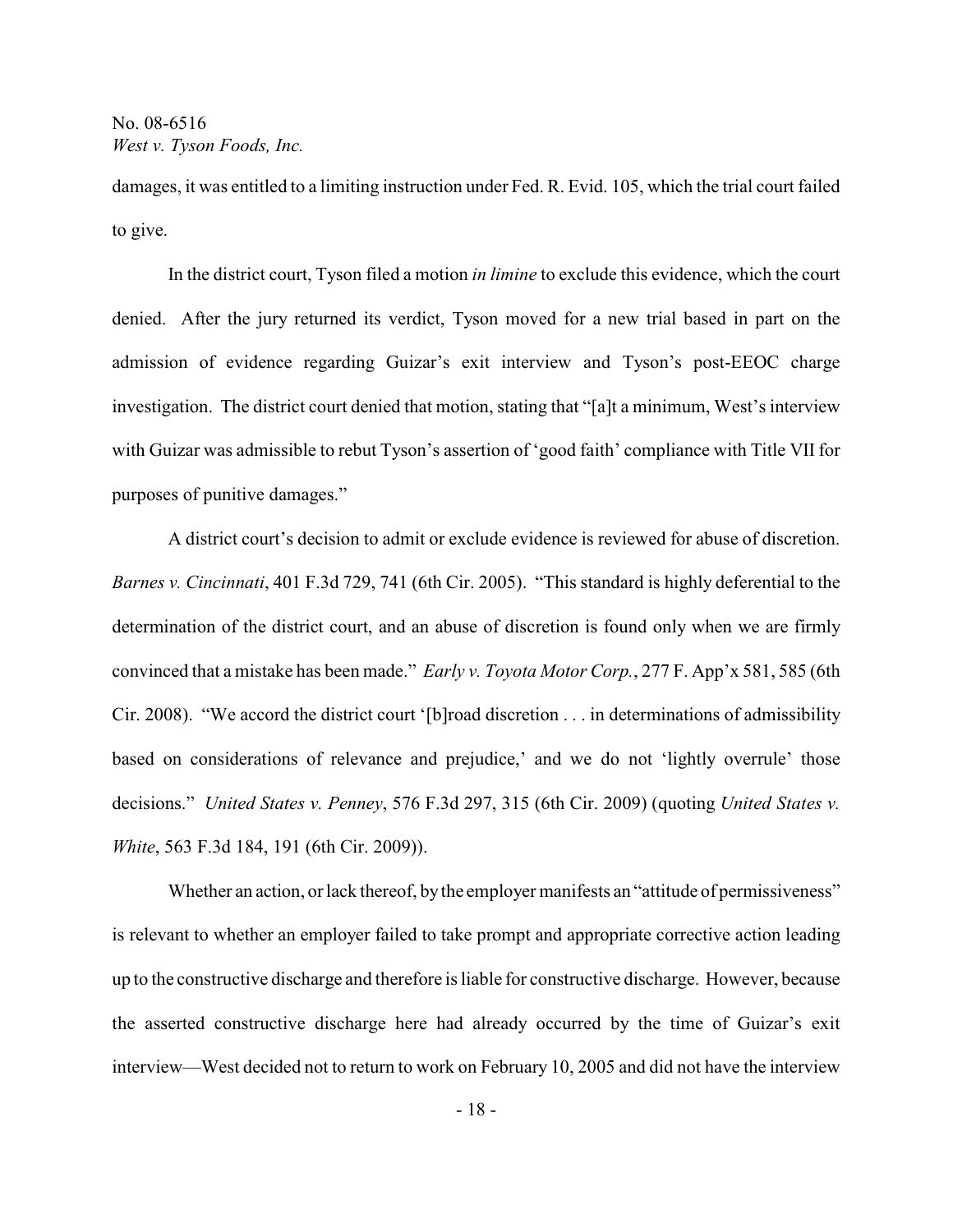with Guizar until February 18—Tyson's failure to conduct an investigation after the interview could not, on a purely chronological basis, be relevant to the constructive discharge claim itself.

Although the evidence relating to West's exit interview and Tyson's post-EEOC charge investigation was not relevant to the claim of constructive discharge, the evidence was relevant to the jury's consideration of punitive damages. A plaintiff may collect punitive damages under Title VII if the plaintiff establishes that (1) the employer acted with knowledge that its actions may have violated federal law, and (2) the employees who discriminated against her are managerial agents acting within the scope of their employment. However, an employer may avoid liability nonetheless if it shows that it engaged in good-faith efforts to implement an anti-discrimination policy. *Parker v. Gen. Extrusions, Inc.,* 491 F.3d 596, 602-03 (6th Cir. 2007).

In assessing an employer's good faith, it is appropriate to consider not only whether "the defendant employer had a written sexual harassment policy" but also "whether the employer effectively publicized and enforced its policy." *Id.* Evidence of the actions that Guizar took, or the lack thereof, following the exit interview, and Tyson's eventual investigation and response to the EEOC, go directly to whether Tyson attempted to enforce its policy in good faith. *See Lampley v. Onyx Acceptance Corp.*, 340 F.3d 478, 483 (7th Cir. 2003) ("Because a jury could have found that [the employer] engaged in a cover-up rather than a good faith investigation of [the employee]'s retaliatory discharge claim, we find that the punitive damages issue was properly before the jury."). Accordingly, the district court did not abuse its discretion in finding the evidence relevant.

Tyson also argues that the admission of evidence concerning West's exit interview confused the jury "into believing that Tyson's liability of sexual harassment attached at this point, when there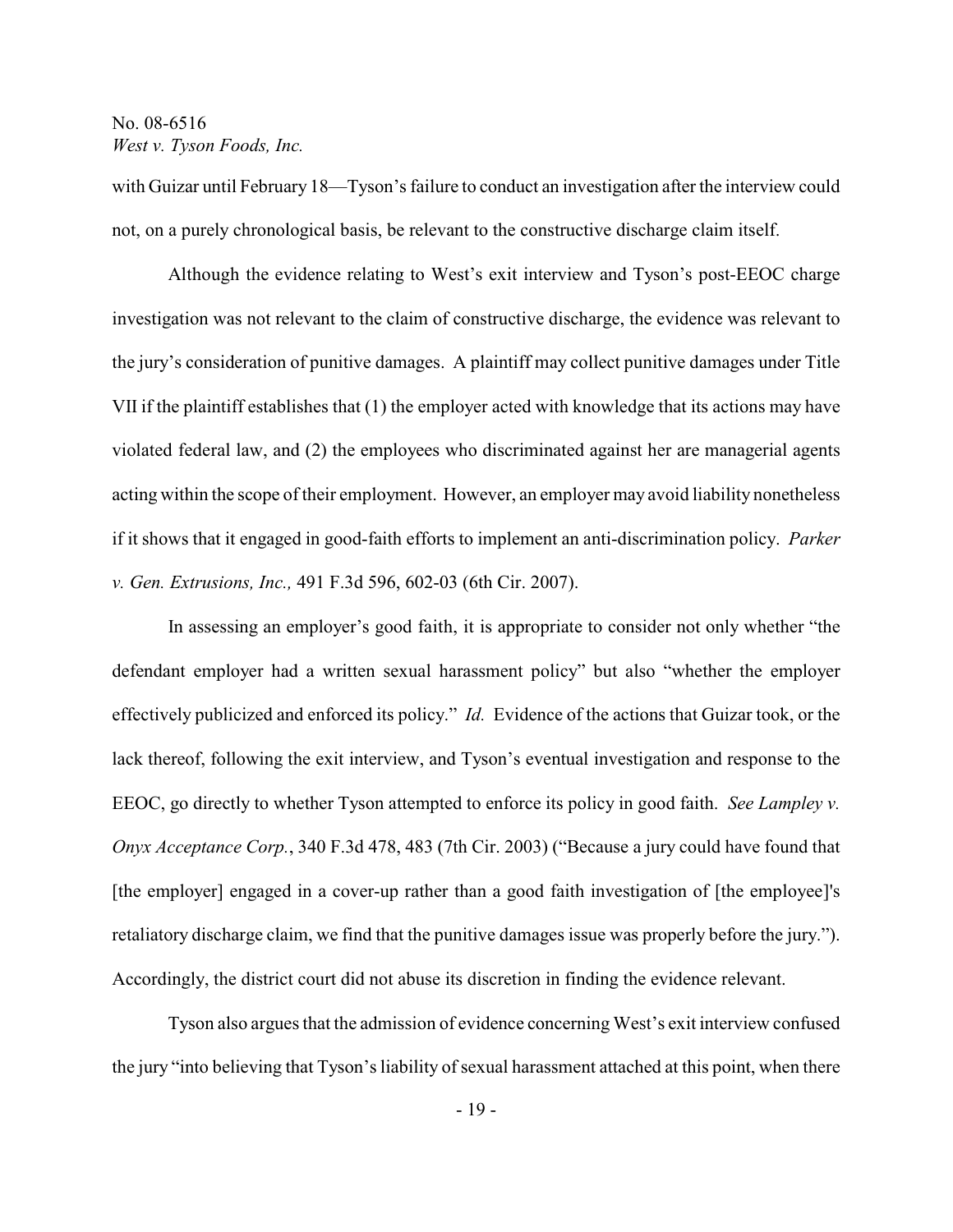would be knowledge of the egregious sexual harassment that had not been reported before hand [*sic*]." Tyson has not met its high burden of showing abuse of discretion on this claim. When assessing evidence as to whether its prejudicial impact outweighs its probative value, the district court is required to "look at the evidence in a light most favorable to its proponent, maximizing its probative value and minimizing its prejudicial effect." *United States v. Perry*, 438 F.3d 642, 648 (6th Cir. 2006). Here, the prejudicial impact was minimal in light of the substantial evidence, apart from the exit interview, supporting that Tyson knew or should have known of the harassment; the probative value was considerable when evaluating West's claim for punitive damages.

Tyson further complains that it was prejudiced because it was never given an opportunity to request a limiting instruction under Fed. R. Evid. 105, because it was not until the court ruled on Tyson's motion for a judgment notwithstanding the verdict that the court held that the posttermination evidence was relevant "[a]t a minimum" to the punitive damages claim. But nothing in the district court's response to Tyson's prior motion *in limine* regarding the post-termination investigation evidence, which stated that the evidence was relevant to gauging Tyson's indifference or unreasonableness in response to the harassment, precluded Tyson from seeking a limiting instruction, even if it thought it was unlikely to succeed. Indeed, the clear language of Rule 105 states that such an instruction will only be given if requested.

Where a party fails to request a limiting instruction, this Court reviews for plain error. *Rush v. Ill. Cent. Ry.,* 399 F.3d 705, 721 (6th Cir. 2005). Plain error is an egregious error, one that leads to a miscarriage of justice. *United States v. Busacca*, 863 F.2d 433, 435 (6th Cir. 1988); *see also EEOC v. Allen Petroleum Co. of East Tenn., Inc.*, 89 F.3d 833, at \*5 (6th Cir. 1996) (unpublished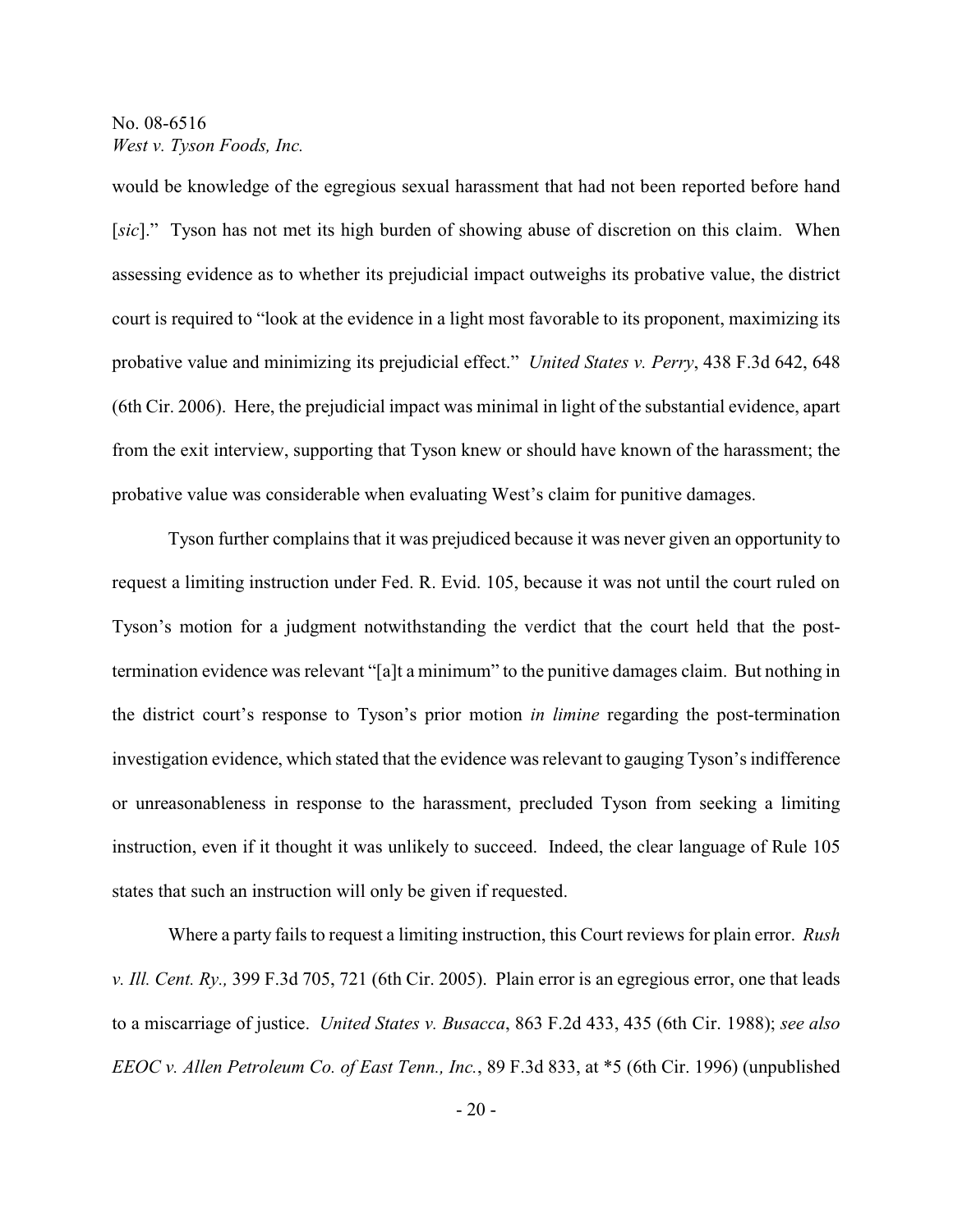decision) (plain error only where evidence admitted without instruction is "extremely damaging, the need for instruction is obvious, and the failure to give it so prejudicial as to affect the substantial rights of the accused." (quoting *United States v. Sisto*, 534 F.2d 616, 623 (5th Cir. 1976)). Here, because there was ample evidence supporting the jury's finding of sexual harassment and constructive discharge, even absent Guizar's failure to conduct an investigation after the exit interview, Tyson has not shown plain error warranting reversal.

We therefore affirm the district court's dismissal of Tyson's motion for a new trial.

### **IV. Reduction of the Judgment Amount**

#### **A. Punitive Damages**

Tyson next argues that there was insufficient evidence to support the submission of the punitive damages issue to the jury. Review of a district court's denial of judgment as a matter of law is *de novo*. *Tinsdale v. Fed. Express Corp.*, 415 F.3d 516, 531 (6th Cir. 2005). We find no error.

Title VII allows a jury to award punitive damages "if the complaining party demonstrates that the respondent engaged in a discriminatory practice . . . with malice or with reckless indifference to the federally protected rights of an aggrieved individual." 42 U.S.C. § 1981a. In *Kolstad v. American Dental Assoc.,* 527 U.S. 526 (1999), the Supreme Court held that "[t]he very structure of § 1981a suggests a congressional intent to authorize punitive awards in only a subset of cases involving intentional discrimination." *Kolstad*, 527 U.S. at 534. The Court provided a three-part inquiry for determining whether punitive damages are proper under Title VII:

First, the plaintiff must show that the individuals perpetrating the discrimination acted with malice or reckless disregard as to whether the plaintiff's federally protected rights were being violated. To meet this standard, those individuals must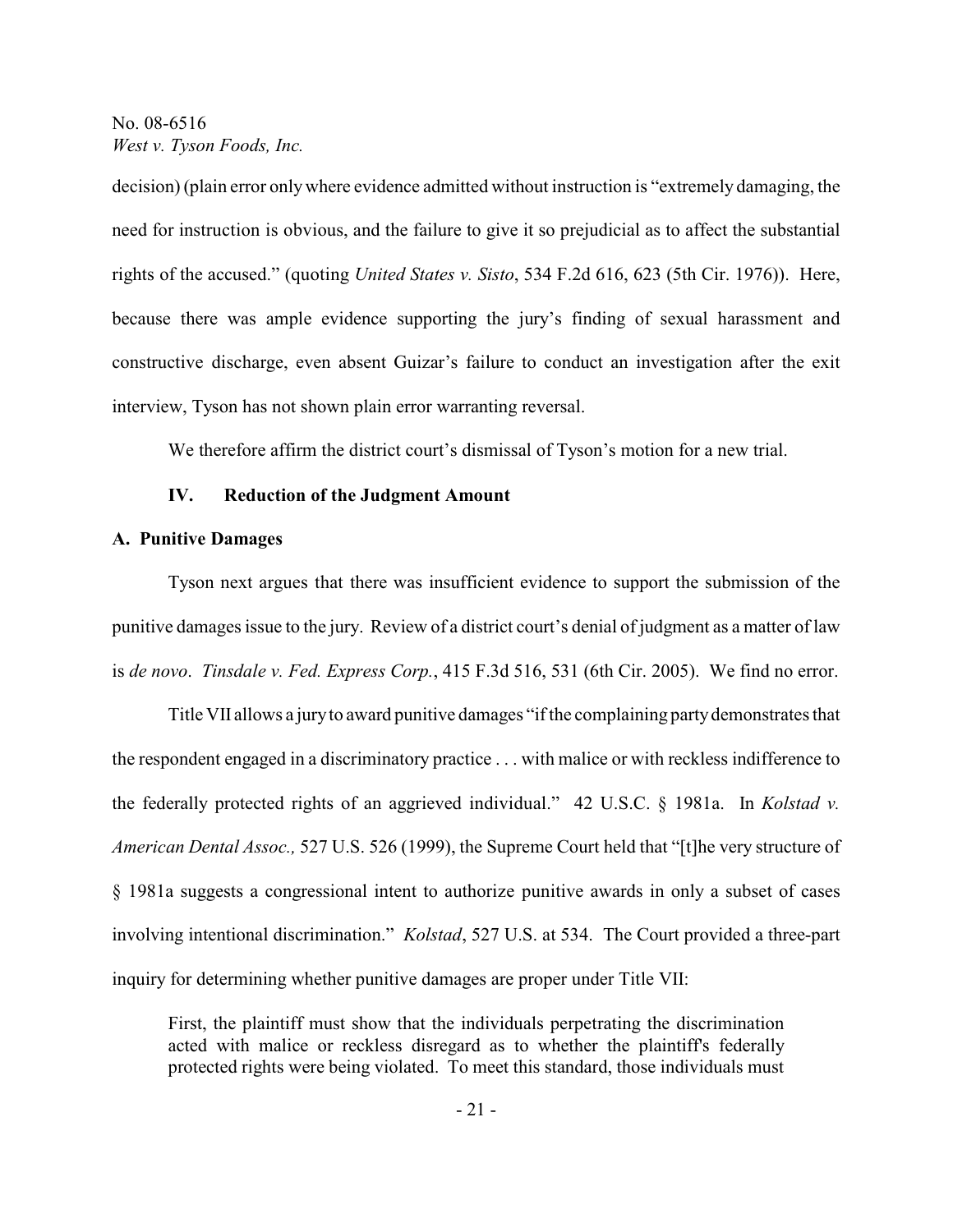> at least discriminate in the face of a perceived risk that its [*sic*] actions will violate federal law.

> Second, in order to impute liability to the employer, common[-]law rules of agency apply  $\dots$ . [T]he principal-employer is liable[] only if the agent was employed in a managerial capacity and was acting in the scope of employment . . . .

> Last, even if the plaintiff is successful in proving the first two inquiries, the defendant can nonetheless avoid liability for punitive damages if it can show that it engaged in good faith efforts to comply with Title VII. This modification of the common law agency rules is necessary in order to support and reward employers who are instituting one of the main goals of Title VII: prevention of work-place discrimination. With this in mind, courts interpreting this criteria since *Kolstad* have focused both on whether the defendant employer had a written sexual harassment policy and whether the employer effectively publicized and enforced its policy.

*Parker v. General Extrusions, Inc.*, 491 F.3d 596, 602-03 (6th Cir. 2007) (citing *Kolstad*, 527 U.S.

at 536-46) (internal citations, brackets and ellipses omitted).

Under the first prong of the analysis, "a plaintiff may demonstrate the requisite mental state by showing that the relevant individuals knew of or were familiar with the anti-discrimination laws and the employer's practices for implementing those laws" or "by showing the defendant's employees lied, either to the plaintiff or to the jury, in order to cover up their discriminatory actions." *Hall v. Consol. Freightways Corp. of Del.*, 337 F.3d 669, 675 (6th Cir. 2003). This analysis "does not require that an employer know for sure that it acted in violation of federal law in order to be liable for punitive damages under Title VII. Rather, *Kolstad* holds that punitive damages are warranted when the employer engages in conduct that carries with it a '*perceived risk* that its actions will violate federal law.'" *EEOC v. Harbert-Yeargin, Inc.,* 266 F.3d 498, 513 (6th Cir. 2001) (quoting *Kolstad,* 527 U.S. at 536). "In general, courts have found this element met where the plaintiff shows the supervisors involved in the decision at issue had anti-discrimination training or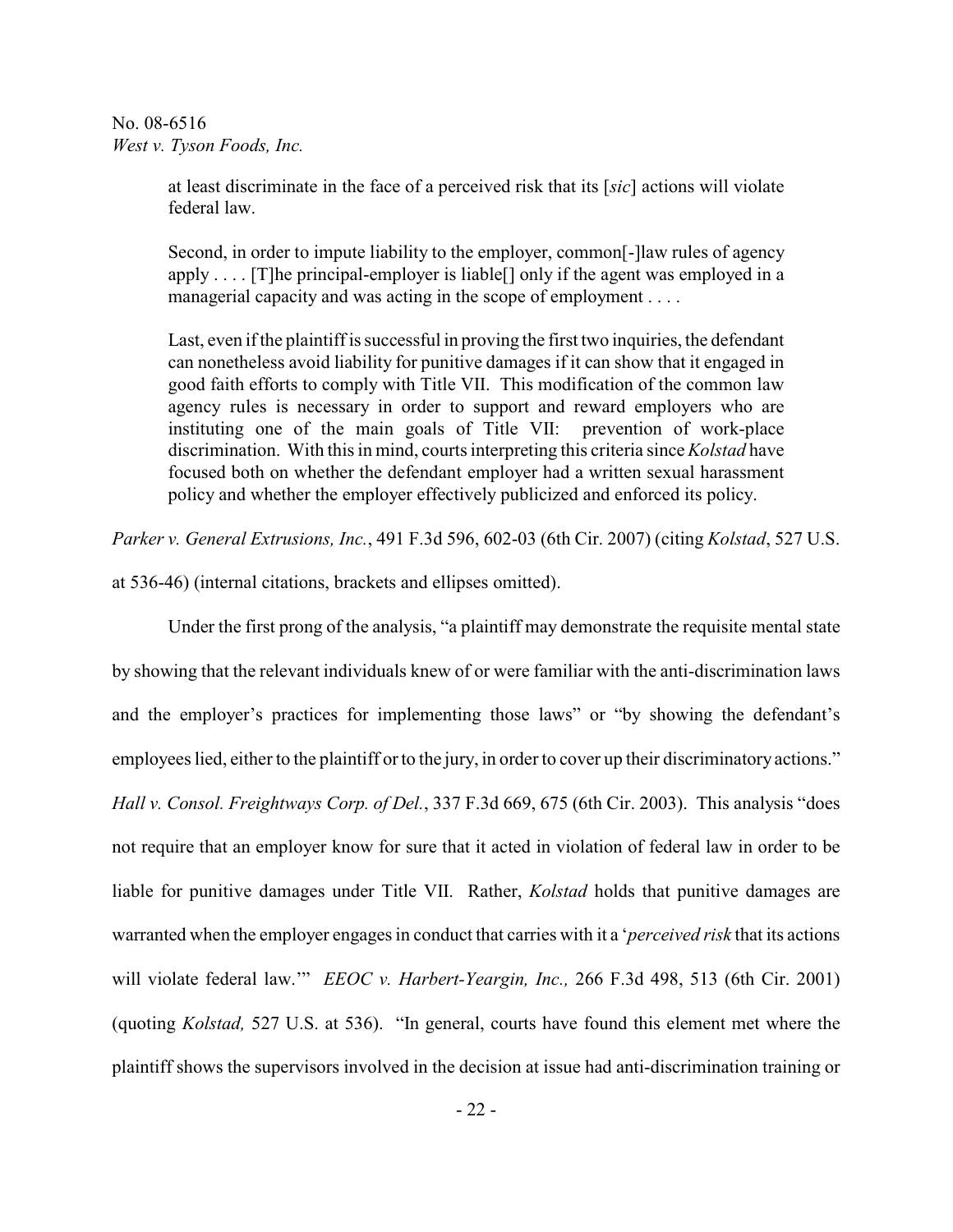even very general knowledge about anti-discrimination laws or an employer's anti-discrimination policies." *Sackett v. ITC Deltacom, Inc.*, 374 F.Supp.2d 602, 612 (E.D. Tenn. 2005) (collecting cases).

The district court found that there was sufficient evidence for the jury to find that this prong was satisfied because the jury could have believed that Parks' failure to report West's complaint to HR was done in the face of a perceived risk that his inaction would violate federal law. We agree.

There was ample evidence that both Parks and Guizar were aware of Tyson's sexualharassment policy, yet both failed to conduct an investigation, as the policy requires, although both promised West they would do so. There was also evidence, such as Tyson's claims in its report that it conducted an investigation immediately following West's exit interview, indicating that Tyson may have attempted to mislead the EEOC in its response to the charge. And, given that competing accounts of various events were given during trial, and viewing the facts most favorably to West, the jury could have considered some of Tyson's opposing accounts untruthful. *See Sackett,* 374 F.Supp.2d at 611 ("[D]iametrically opposed testimony from the parties' witnesses provides support for the conclusion that the defendant's employees were not truthful in their actions." (citing *Hall*, 337 F.3d at 675)). We thus conclude that the district court properly submitted the issue to the jury, and the jury reasonably could have found the requisite mental state.

Regarding the second prong, Tyson did not contest that Parks or Guizar were manageriallevel employees, and so we review the district court's determination for plain error. Given that Parks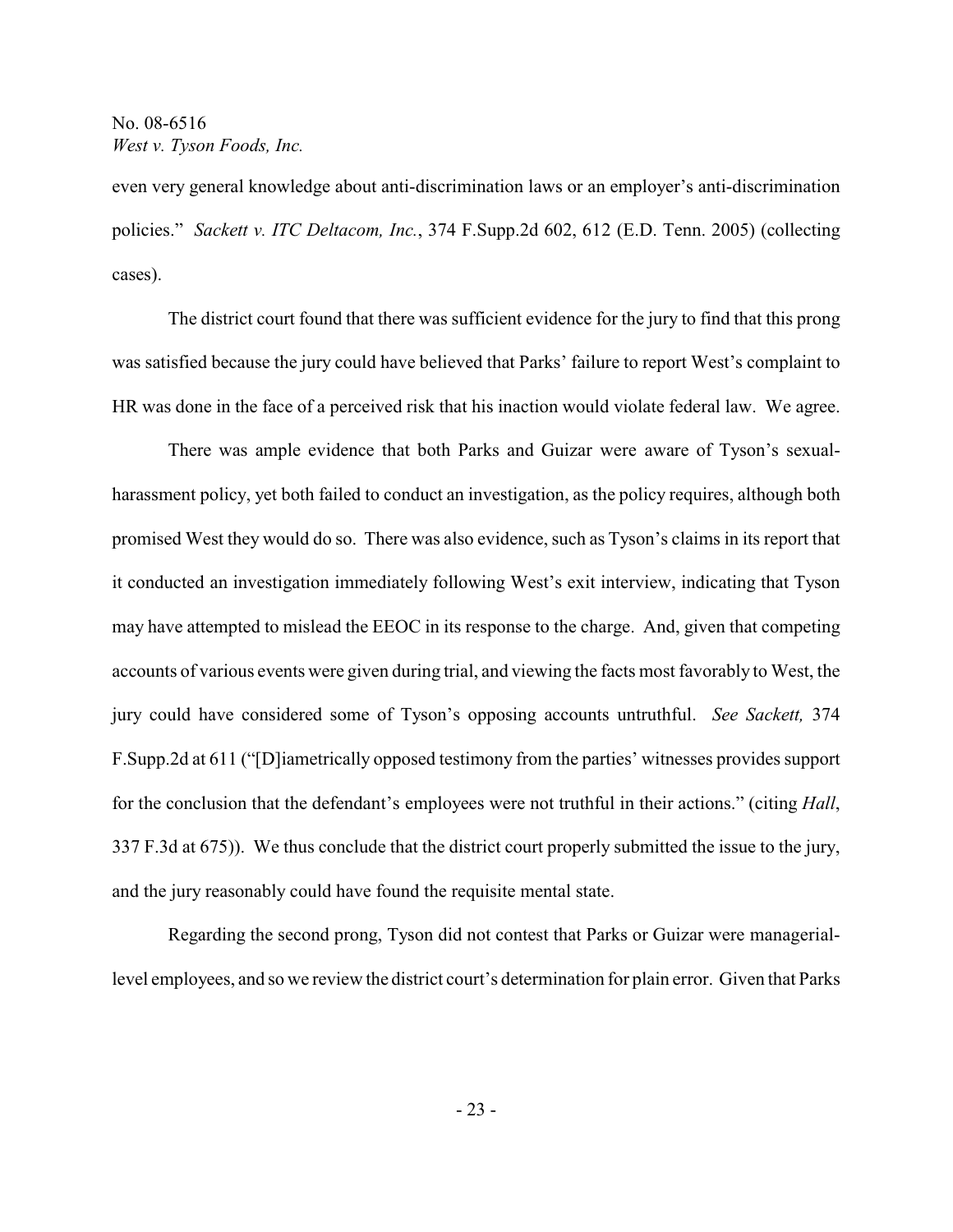was listed as a proper contact under Tyson's policy,<sup>8</sup> the district court cannot be said to have committed plain error in concluding that there was sufficient evidence for the jury to find that Parks was a managerial employee for purposes of awarding punitive damages.

Even if both prongs are satisfied, however, an employer will not be subject to punitive damages if it can show good-faith efforts to comply with Title VII. An employer will not be shielded simply by having an anti-discrimination policy. It must demonstrate that it engaged in good-faith efforts to implement that policy. *Hall*, 337 F.3d at 675. "While an employer's institution of a written policy against discrimination may go a long way toward dispelling any claim about the employer's reckless or malicious state of mind . . . such a policy is not automatically a bar to the imposition of punitive damages." *Harbert-Yeargin, Inc.,* 266 F.3d at 514 (quoting *Lowery v. Circuit City Stores, Inc.*, 206 F.3d 431, 446 (4th Cir. 2000) (internal brackets omitted)). The trend among the Circuits is to "focus[] on the implementation, rather than the mere existence, of any antidiscrimination policy." *Sackett*, 374 F.Supp.2d at 616.

Here, although there was evidence that Tyson communicated its policy to its employees with some frequency, there was also substantial evidence that the policy was disregarded in its implementation and enforcement. There was evidence of widespread disregard of the policy by employees in engaging in harassment, by supervisors in not reporting to HR incidents of harassment or failing to conduct follow-up investigations, by co-workers in not reporting incidents of harassment, and by HR managers in not investigating reports of harassment. Further, the

<sup>&</sup>lt;sup>8</sup>Guizar, Penick and Walker's positions were also listed by Tyson under the harassment policy's "Notification Roster."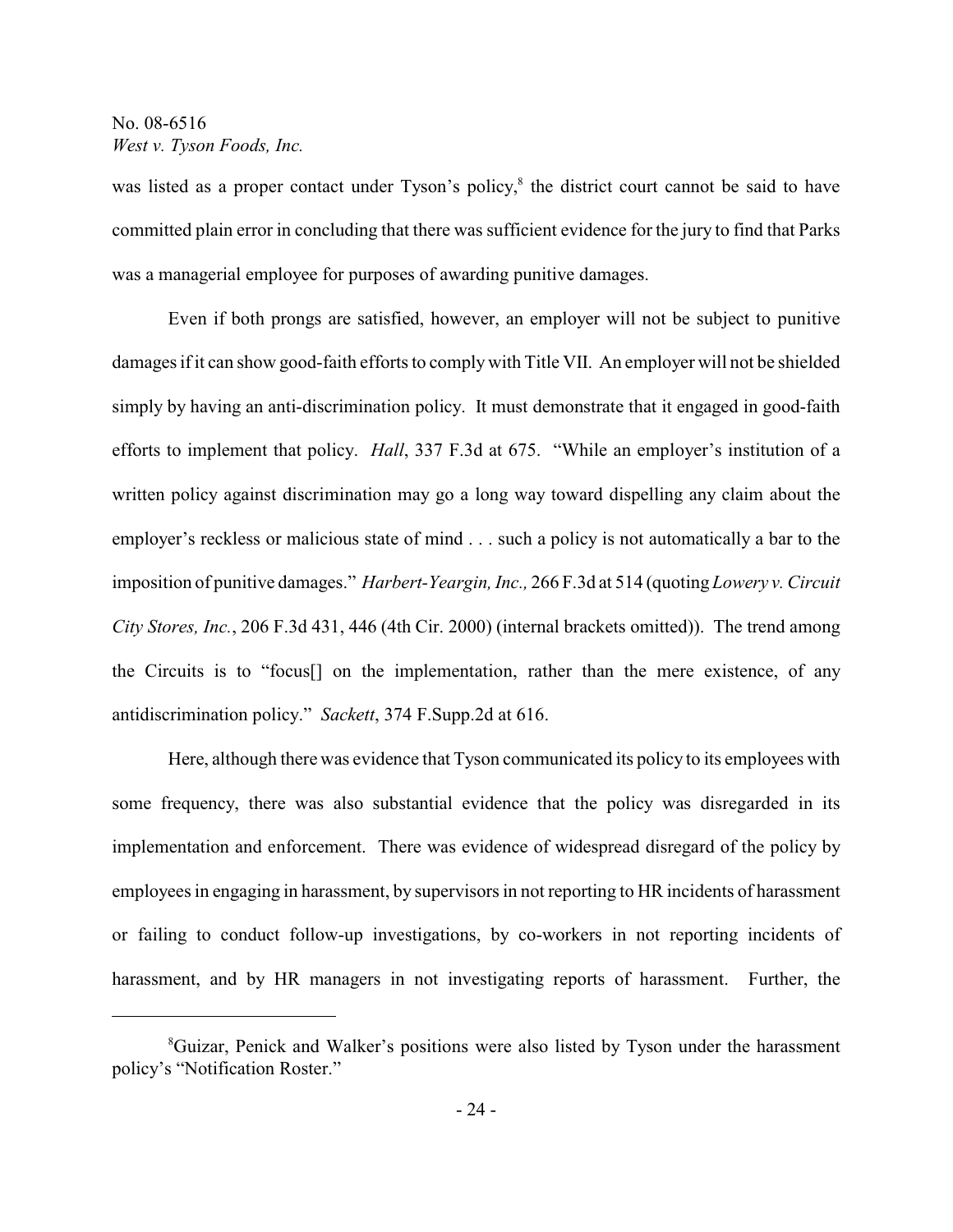investigation, when it did take place, was, as the district court stated, "notably flawed." Tyson's complete failure to follow through, twice, on complaints of harassment by West, followed by a deficient investigation in response to the EEOC's inquiry, does not fulfill "Title VII's objective of motivating employers to detect and deter Title VII violations." *Kostad*, 527 U.S. at 546. Therefore, the court properly submitted the question of Tyson's good-faith efforts to the jury.

We affirm the district court's denial of Tyson's motion for a judgment as a matter of law on the issue of punitive damages.

#### **B. Front and back pay**

### **i. Constructive discharge**

Tyson argues that there was insufficient evidence, as a matter of law, for the jury to find that West was constructively discharged, and that therefore the awards of front and back pay must be overturned. This Court reviews a district court's denial of judgment as a matter of law on the issue of constructive discharge *de novo,* "examining whether there is sufficient evidence to support the jury's verdict when reviewed in the light most favorable to the prevailing party." *Moore v. Kuka Welding Sys. & Robot Corp.*, 171 F.3d 1073, 1078 (6th Cir. 1999).

A claim of constructive discharge requires a determination that "working conditions would have been so difficult or unpleasant that a reasonable person in the employee'sshoes would have felt compelled to resign." *Held v. Gulf Oil Co.,* 684 F.2d 427, 432 (6th Cir. 1982). "To determine if there is a constructive discharge, both the employer's intent and the employee's objective feelings must be examined." *Logan v. Denny's Inc.,* 259 F.3d 558, 569 (6th Cir. 2001). An employer's intent can be shown if the employee quitting is a foreseeable consequence of the employer's actions.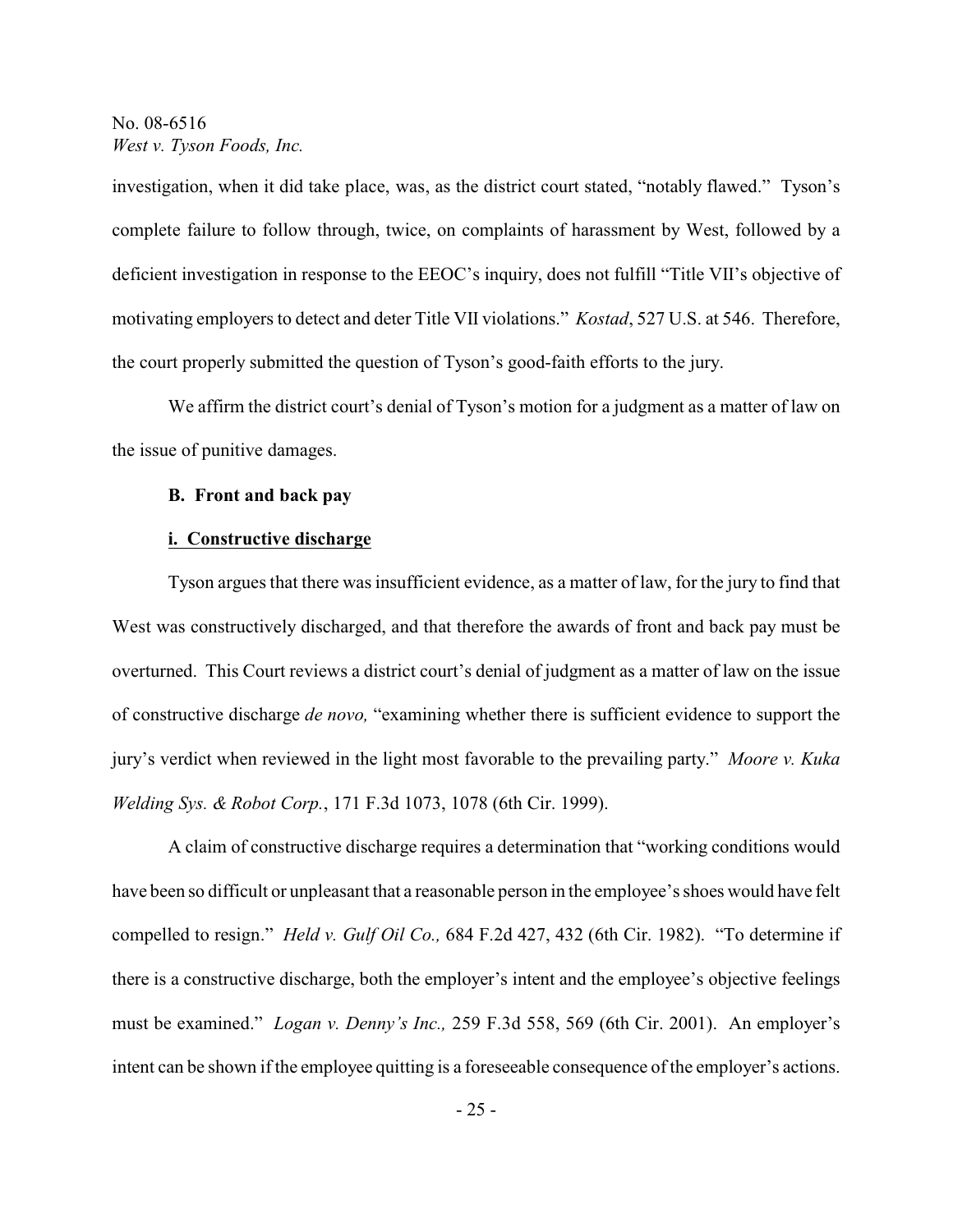*Id.* at 573. An employee who quits has "an obligation not to assume the worst, and not to jump to conclusions too fast." *Wilson v. Firestone Tire & Rubber Co.*, 932 F.2d 510, 515 (6th Cir. 1991).

Viewing the facts in the light most favorable to West, there was sufficient evidence for the jury to find that West was constructively discharged. One factor that this Circuit has held to be relevant to the first prong of this analysis is whether the employer tolerated "badgering, harassment, or humiliation." *Logan*, 259 F.3d at 569 (quoting *Brown v. Bunge Corp.,* 207 F.3d 776, 782 (5th Cir. 2000)). Further, "harassment so intolerable as to cause a resignation may be effected through coworker conduct." *Pennsylvania State Police v. Suders,* 542 U.S. 129, 148 (2004). As discussed *supra*, Tyson, through Parks, and possibly Penick, was aware of numerous incidents of harassment against West and failed to adequately address them. The jury could have reasonably found that this evidenced a deliberate choice to allow intolerable working conditions. *See Hafford v. Seidner,* 183 F.3d 506, 513 (6th Cir. 1999) ("An employer is liable if it knew or should have known of the charged sexual harassment and failed to implement prompt and appropriate corrective action.").

The analysis then turns to whether West's leaving her employment due to the harassment was intentional or foreseeable. *See Logan,* 259 F.3d at 573 (equating employer intention with foreseeability) (citing *Moore*, 171 F.3d at 1080 (intention found where employment circumstances "would lead [an employee] to believe that he was no longer wanted.")). Again, there was sufficient evidence for a jury to conclude that West's resignation was foreseeable and even to be anticipated. It is foreseeable that, after weeks of continuous physical and verbal harassment that goes unaddressed, an employee in West's position would choose to resign. Further, it cannot be said that West "assumed the worst" or "jumped to conclusions." She waited beyond the two-week period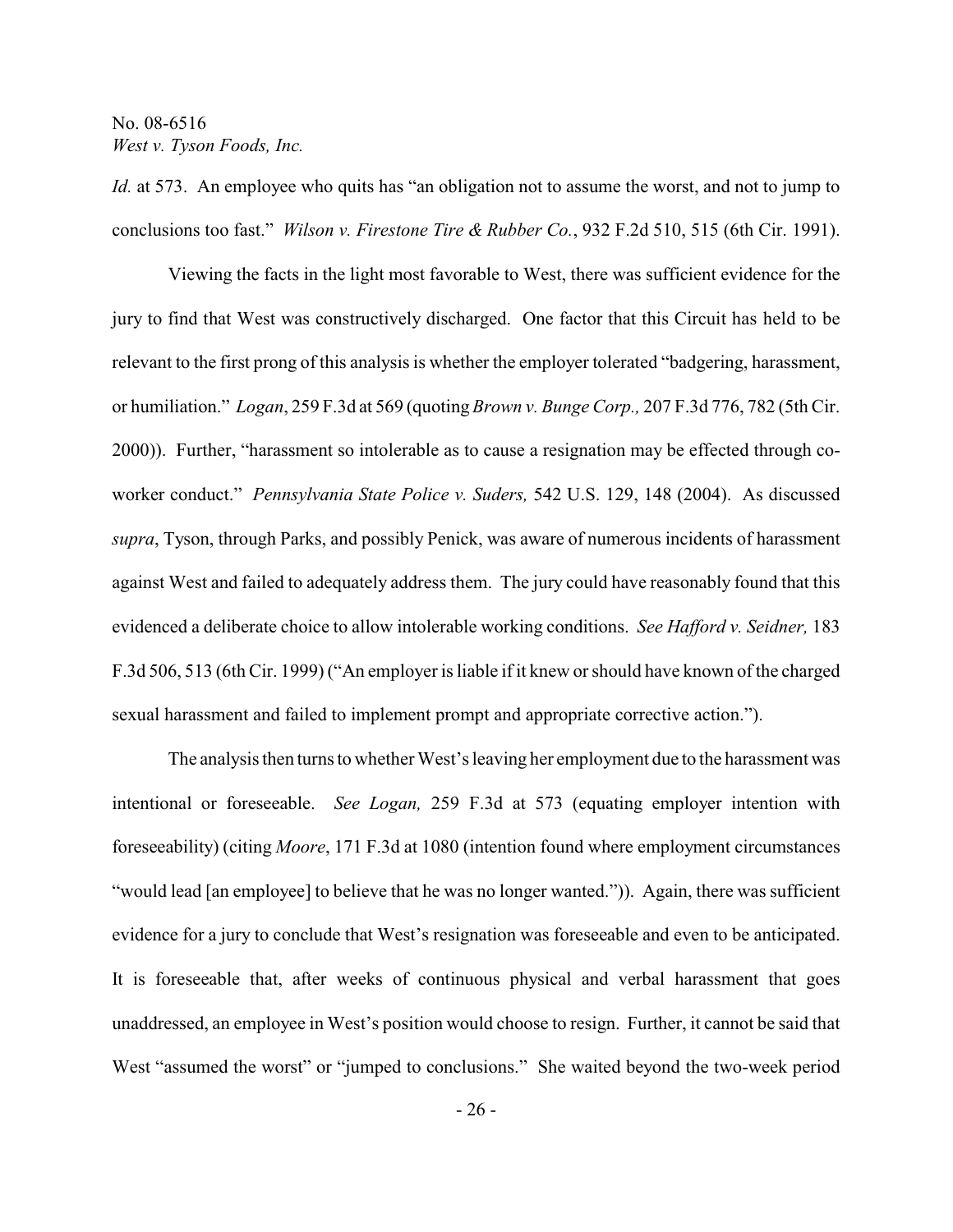from her initial complaint to Parks within which Tyson policy assured her an investigation would be completed, and an employee subject to continuous verbal and physical harassment is not "jumping to conclusions" when she resigns under those conditions.<sup>9</sup>

### **ii. Sufficiency of the Evidence for Front Pay**

Tyson next claims that the front-pay award must be vacated because it is too speculative, arguing (1) West's work history prior and subsequent to her employment at Tyson shows that she was unlikely to be a long-time employee there, (2) because the Tyson Robards plant had a high turnover rate, it is unlikely statistically that West would have stayed at Tyson eight years, and (3) because West was only 1.5 points shy of the 3.5 absentee point limit for the probationary period, exclusive of the points she amassed once she quit, she would likely not have stayed through the probationary period.

"Front pay has been defined as an affirmative order designed to compensate the plaintiff for economic losses that have not occurred as of the date of the court decree, but that may occur as the plaintiff works toward his or her rightful place." *Shore v. Fed. Exp. Corp.*, 777 F.2d 1155, 1158 (6th Cir. 1985). "The back pay award is limited by the date judgment is entered in a case. Thus, without a front pay award or reinstatement, the plaintiff is uncompensated for the time between the date of judgment and the date the plaintiff attains the position he or she would have occupied but for the discrimination. Front pay is therefore simply compensation for the post-judgment effects of past discrimination." *Id.* at 1158. "While the determination of the precise amount of an award of front

Tyson also makes a vague claim to the *Ellerth/Faragher* affirmative defense discussed in <sup>9</sup> *Suders,* 542 U.S. at 148-49. Tyson did not raise this defense in the district court and so waived it.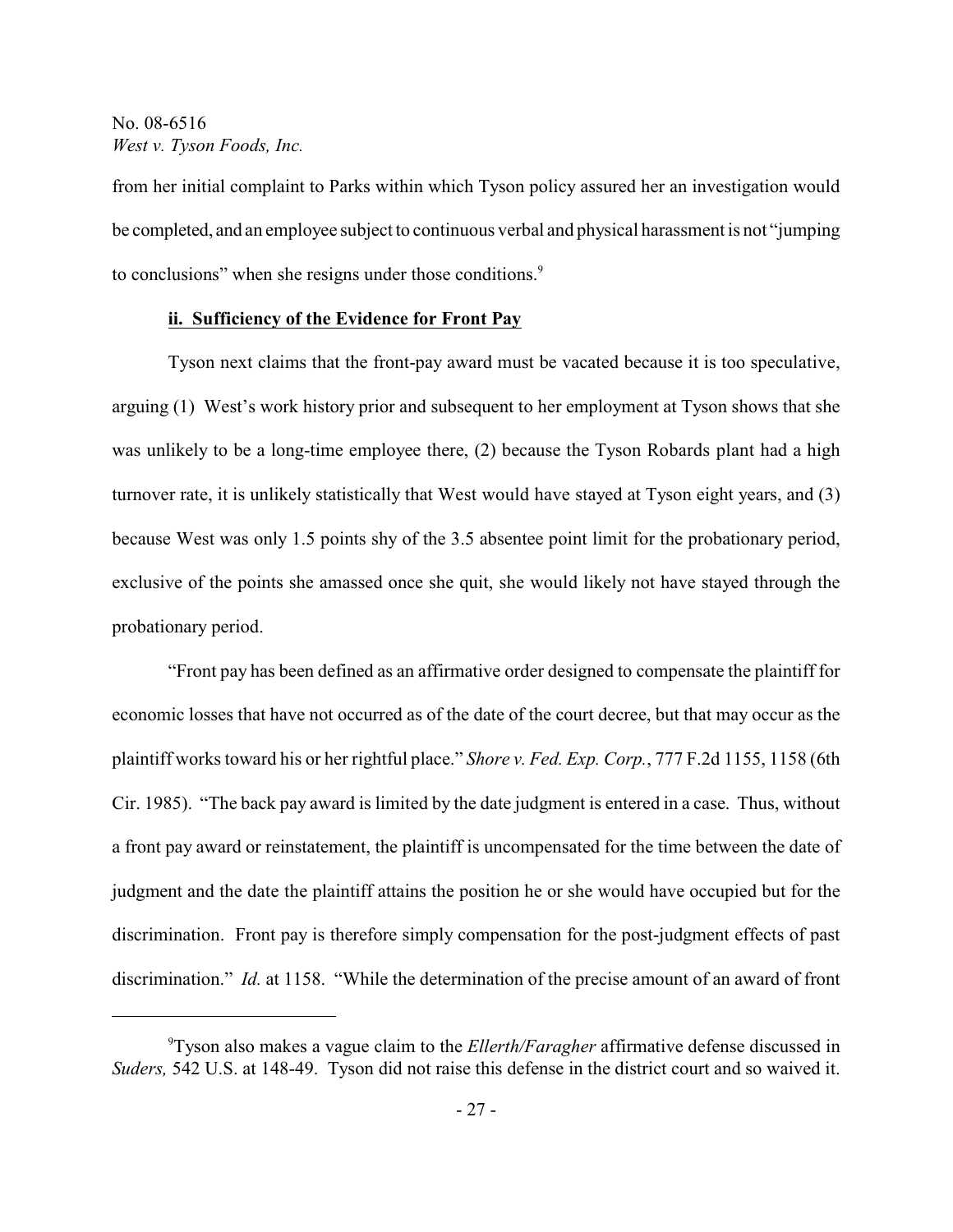pay is a jury question, the initial determination of the propriety of an award of front pay is a matter for the court." *Arban v. West Pub. Corp.*, 345 F.3d 390, 406 (6th Cir. 2003).

A district court's award of front pay damages is reviewed for abuse of discretion. *Madden v. Chattanooga City Wide Serv. Dept.,* 549 F.3d 666, 679 (6th Cir. 2008). "Abuse of discretion is defined as a definite and firm conviction that the trial court committed a clear error of judgment. A district court abuses its discretion when it relies on clearly erroneous findings of fact, or when it improperly applies the law or uses an erroneous legal standard." *Betts v. Costco Wholesale Corp.,* 558 F.3d 461, 467 (6th Cir. 2009) (quoting *Tompkin v. Philip Morris USA, Inc.*, 362 F.3d 882, 891 (6th Cir. 2004)). "[W]e have long held that 'because future damages are often speculative, flexibility and wide discretion are especially important when a court's remedies for a Title VII violation include front pay.'" *Shore*, 42 F.3d at 378. Nevertheless, some basis must appear in the record for such an award. *Shore,* 777 F.2d at 1160.

The jury awarded West front pay in the amount of \$64,545, which the district court later reduced to its present value of \$63,322.87. In the jury instructions, the district court capped the front pay award at five years. We find no error.

West presented evidence of her attempts at mitigation through seeking and obtaining other jobs, and the suitability, availability and comparability of those jobs, including the pay and overtime differences. Further, the district court, in its ruling on Tyson's argument, and in its initial decision to cap any front pay at five years, cited sufficient factual support and provided adequate reasons for allowing front pay.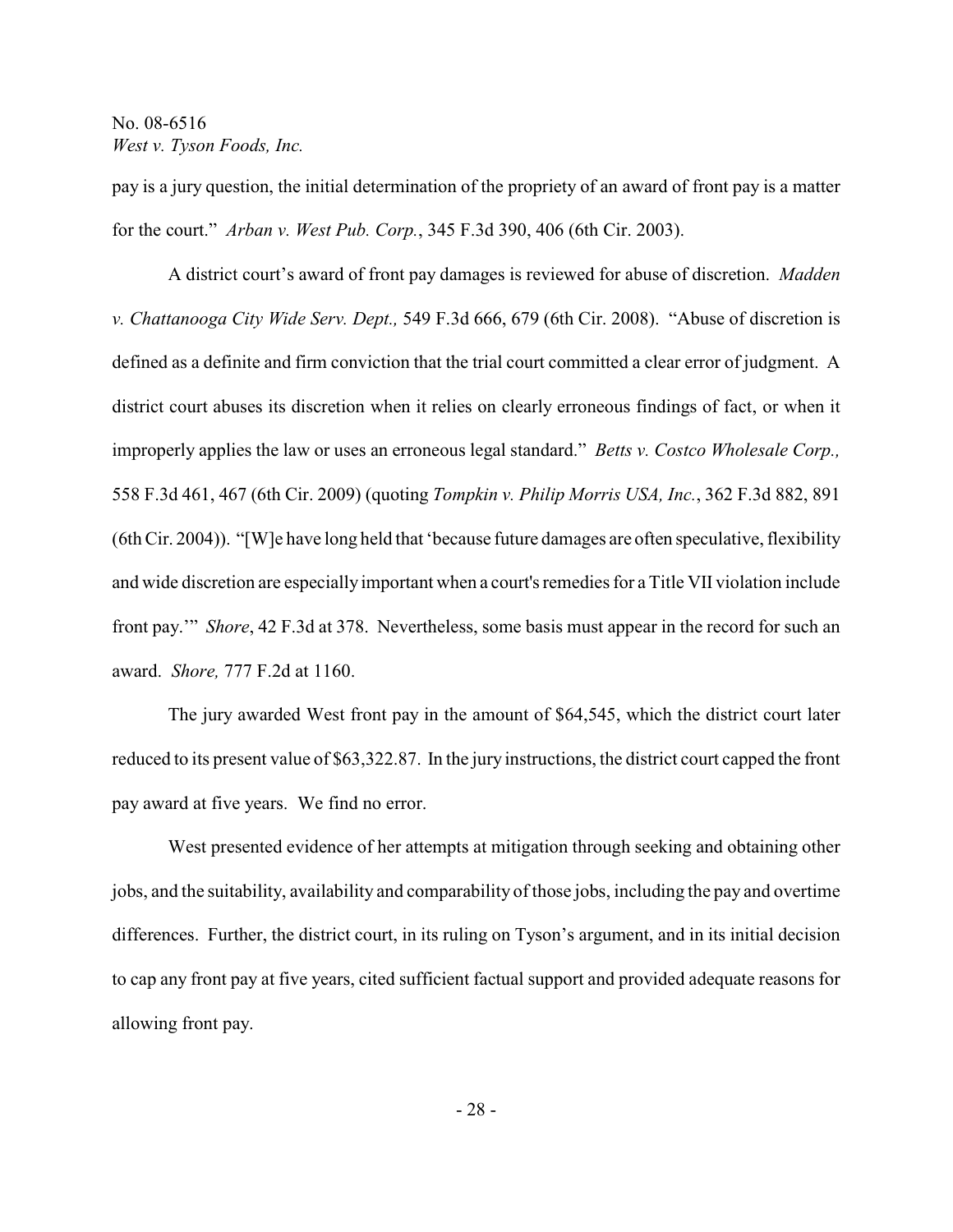The only argument that the district court did not address, because Tyson raises it here for the first time, is that the turnover rate at the Tyson Robards plant supports its position that the front pay award was speculative. Even if Tyson had not forfeited this argument by failing to raise it below, it would be rebutted by the same evidence the district court looked to in deciding that West had a fair probability of surviving the probationary period, i.e., West's testimony that the job was "ideal" because it gave her an opportunity to earn overtime and to alternate child care duties with her husband thereby avoiding child care costs, Penick's testimony that West was a "good worker," and Phillips' testimony that once an employee survives the probationary period, Tyson is "probably going to have a career employee."

We therefore hold that the front pay award was not speculative and affirm the district court.

### **iii. Remittitur of the Compensatory Award**

Tyson claims the district court erred by not remitting the compensatory damages award because: (a) it was greater than the amount requested by West and (b) was the result of prejudice and bias by the jury against Tyson for employing Hispanics. This court reviews a district court's denial of remittitur under a highly deferential standard.

We undertake a highly deferential review of the district court, which itself is sharply limited in its ability to remit a jury verdict. A jury verdict should not be remitted by a court unless it is beyond the maximum damages that the jury reasonably could find to be compensatory for a party's loss. Our remittitur standard favors maintaining the award, unless the award is (1) beyond the range supportable by proof or (2) so excessive as to shock the conscience, ... or (3) the result of a mistake. A trial court is within its discretion in remitting a verdict only when, after reviewing all evidence in the light most favorable to the awardee, it is convinced that the verdict is clearly excessive, resulted from passion, bias or prejudice; or is so excessive or inadequate as to shock the judicial conscience of the court.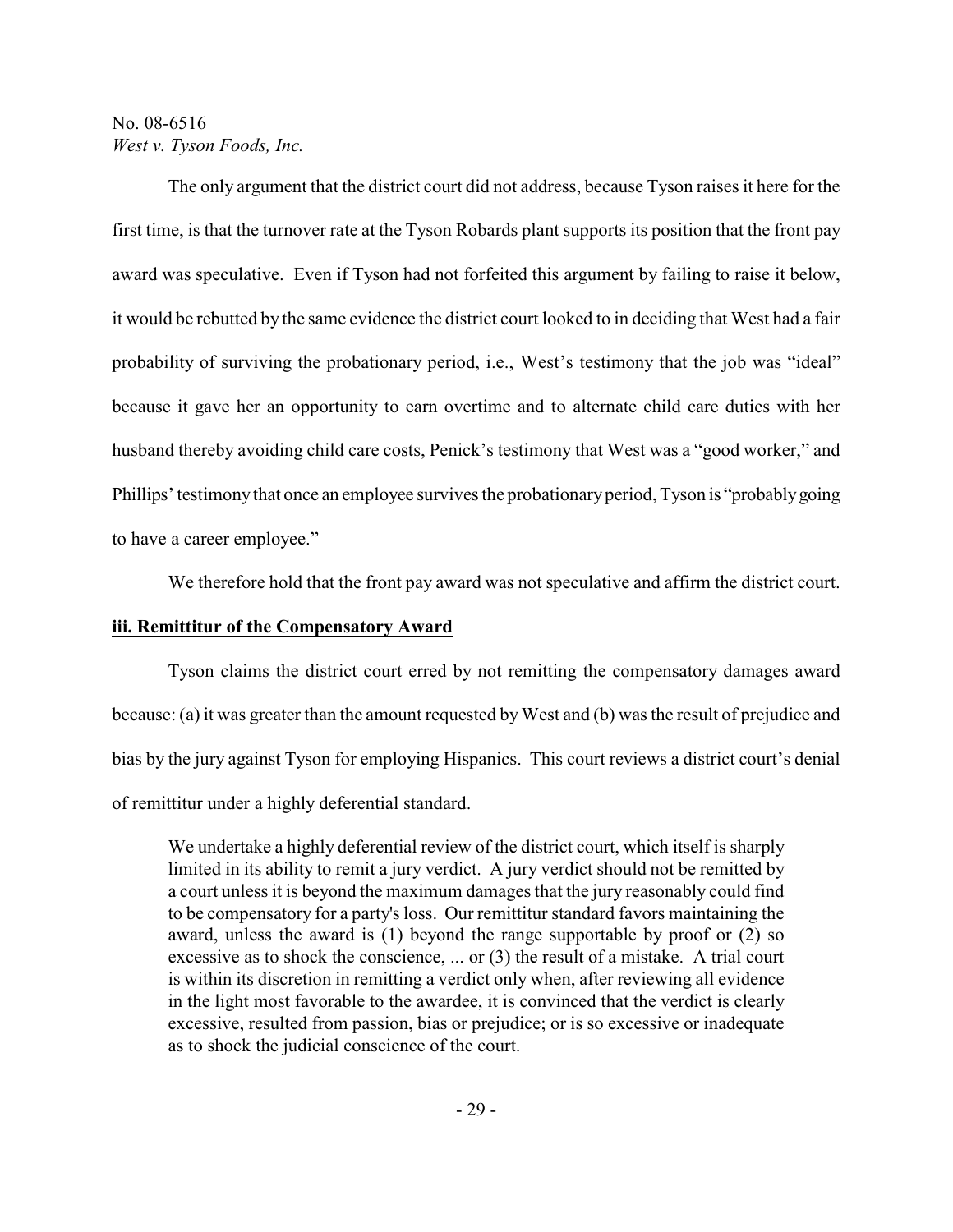*Champion v. Outlook Nashville, Inc.,* 380 F.3d 893, 905 (6th Cir. 2004) (internal quotations and citations omitted); *see also Ardingo v. Local 951, United Food and Commercial Workers Union*, No. 08-1078, 2009 WL 1528505 (6th Cir. 2009) ("The defendant's arguments in favor of remittitur do little more than emphasize the uncertain and speculative nature of [plaintiff]'s damages, a fact that is almost certainly present to some degree in any case where front pay damages are available. Those arguments simply do not overcome the high degree of deference that is owed to the trial court's ruling, and therefore, this court will not second guess the trial court's conclusion that the jury award is not shocking to the conscience.").

At trial, West requested that the jury award up to \$500,000 in compensatory damages; the jury awarded \$750,000—\$500,000 in compensatorydamages for West's past emotional distress and \$250,000 for her ongoing emotional distress. As it did in the district court, Tyson cites *Denhof v. City of Grand Rapids,* 494 F.3d 534 (6th Cir. 2007), in support of its position that an award of compensatory damages award beyond that requested by the plaintiff must be remitted. The district court held that "*Denhof* cannot be read as standing for the proposition Defendant advances, i.e., that an award above counsel's request must be remitted." We, too, find that *Denhof* does not control here.

Although *Denhof* does provide some support for Tyson's position, ("[p]resumably, the plaintiffs' attorneys requested the amount of damages they believed were supported by the evidence," *id.* at 547), the amount requested by the attorneys is only one factor to be considered in assessing whether a jury verdict should be remitted on the basis that "it is beyond the maximum damages that the jury reasonably could find to be compensatory for a party's loss." *Id.*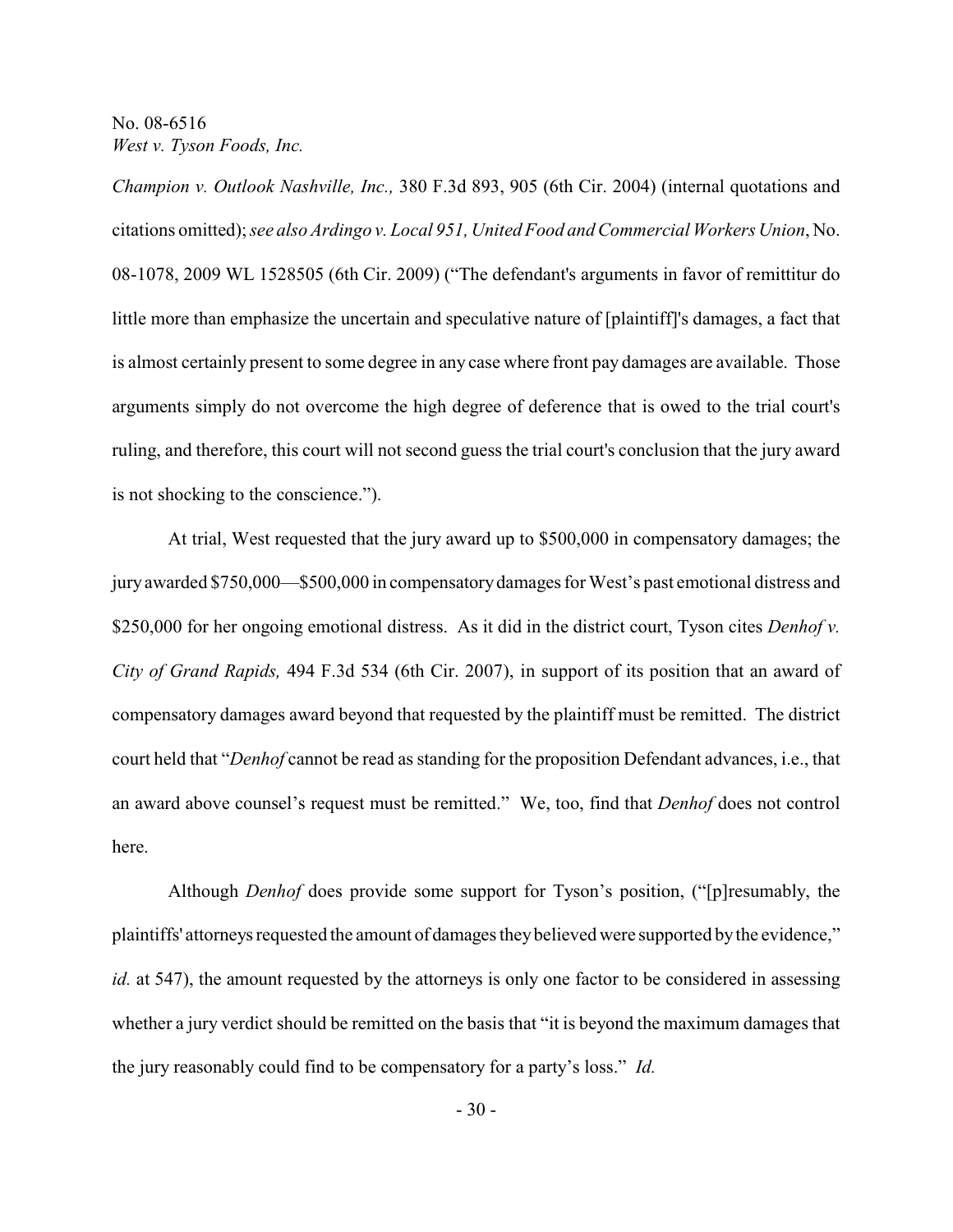In *Denhof*, this Court affirmed the district court's grant of remittitur. In concluding that the district court did not abuse its discretion in reducing the award, this Court noted that the jury's award of \$1 million to each plaintiff was in excess of the amount requested. The court did not hold that any award in excess of that requested by a plaintiff must be remitted. Further, in *Denhof* the Court observed that the plaintiff had presented no evidence of "long-lasting mental injuries," while West did present evidence of on-going mental consequences of the harassment. *See Turic v. Holland Hospitality, Inc.,* 85 F.3d 1211, 1215 (6th Cir. 1996) (A plaintiff is only required to present competent evidence that the defendant's unlawful actions caused emotional distress, and may do so through her own testimony.).

Tyson also claims that the jury's compensatory damages verdict was influenced by prejudice against Hispanics. While it is true that during the trial there was much mention of the ethnicity of some of West's co-workers and harassers, it is pure conjecture to surmise that this affected the jury's verdict, or that the jury was biased in any way.

Tyson also argues that the compensatory damages award here is anomalous in the context of compensatory damage awards in other, "similar," cases. "[A]n appellate court should not attempt to reconcile widely varied past awards for analogous injuries which in the abbreviated appellate discussion of them seem somewhat similar." *Moody v. Pepsi-Cola Metro. Bottling Co., Inc.,* 915 F.2d 201, 211 (6th Cir. 1990) (internal quotations omitted); *see also Champion v. Outlook Nashville, Inc.,* 380 F.3d 893, 905 (6th Cir. 2004) ("Endeavoring to compare awards is difficult and often unfruitful, because the factual circumstances of each case differ so widely and because it places reviewing courts in the position of making awkward assessments of pain and suffering better left to